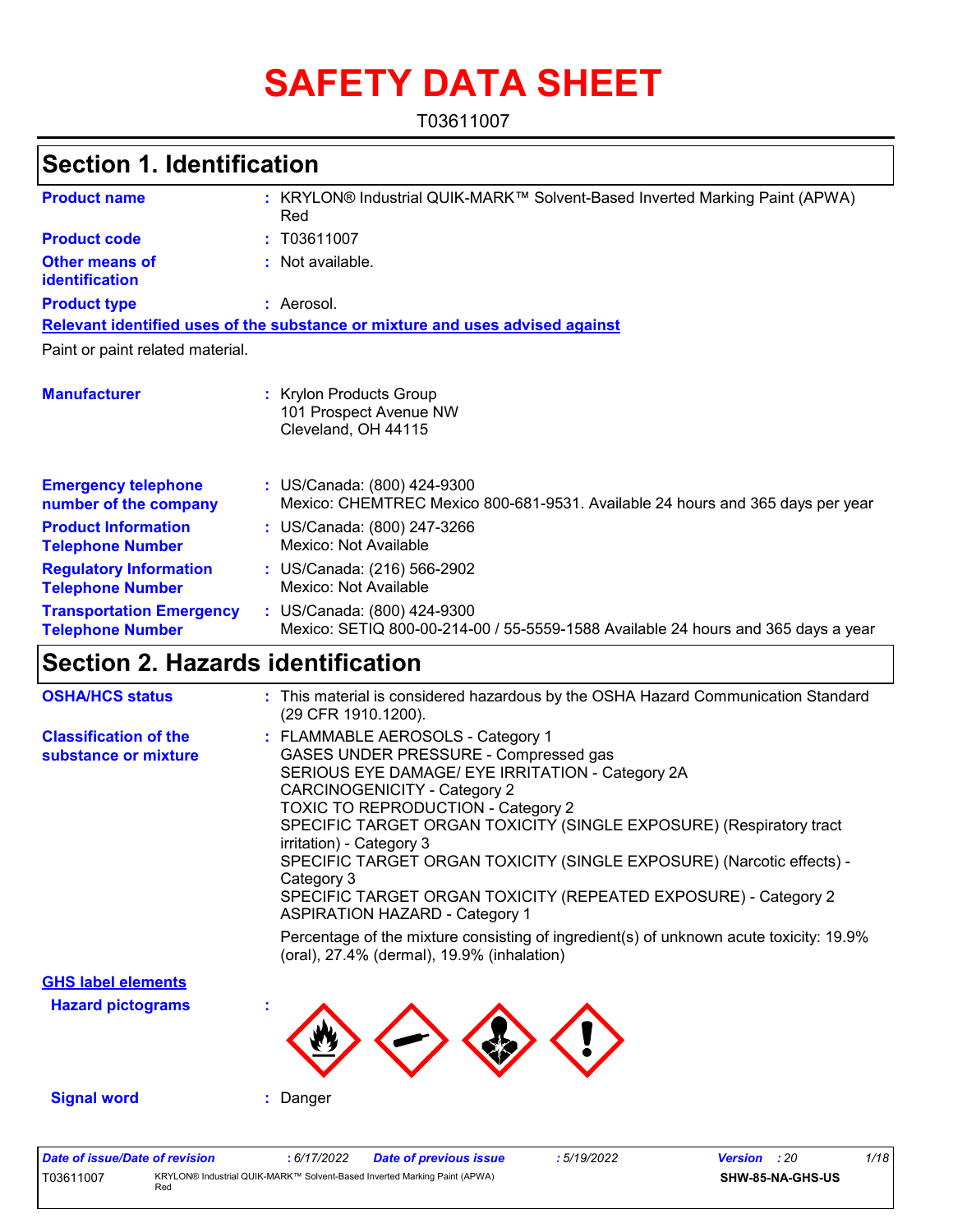# **Section 2. Hazards identification**

| <b>Hazard statements</b>                   | : Extremely flammable aerosol.<br>Contains gas under pressure; may explode if heated.                                                                                                                                                                                                                                                                                                                                                                                                                                                        |
|--------------------------------------------|----------------------------------------------------------------------------------------------------------------------------------------------------------------------------------------------------------------------------------------------------------------------------------------------------------------------------------------------------------------------------------------------------------------------------------------------------------------------------------------------------------------------------------------------|
|                                            | May be fatal if swallowed and enters airways.                                                                                                                                                                                                                                                                                                                                                                                                                                                                                                |
|                                            | Causes serious eye irritation.                                                                                                                                                                                                                                                                                                                                                                                                                                                                                                               |
|                                            | May cause respiratory irritation.                                                                                                                                                                                                                                                                                                                                                                                                                                                                                                            |
|                                            | May cause drowsiness or dizziness.                                                                                                                                                                                                                                                                                                                                                                                                                                                                                                           |
|                                            | Suspected of causing cancer.                                                                                                                                                                                                                                                                                                                                                                                                                                                                                                                 |
|                                            | Suspected of damaging fertility or the unborn child.                                                                                                                                                                                                                                                                                                                                                                                                                                                                                         |
|                                            | May cause damage to organs through prolonged or repeated exposure.                                                                                                                                                                                                                                                                                                                                                                                                                                                                           |
| <b>Precautionary statements</b>            |                                                                                                                                                                                                                                                                                                                                                                                                                                                                                                                                              |
| <b>Prevention</b>                          | : Obtain special instructions before use. Do not handle until all safety precautions have<br>been read and understood. Wear protective gloves, protective clothing and eye or face<br>protection. Keep away from heat, hot surfaces, sparks, open flames and other ignition<br>sources. No smoking. Do not spray on an open flame or other ignition source. Use<br>only outdoors or in a well-ventilated area. Do not breathe dust or mist. Wash<br>thoroughly after handling. Pressurized container: Do not pierce or burn, even after use. |
| <b>Response</b>                            | : IF exposed or concerned: Get medical advice or attention. IF INHALED: Remove<br>person to fresh air and keep comfortable for breathing. Call a POISON CENTER or<br>doctor if you feel unwell. IF SWALLOWED: Immediately call a POISON CENTER or<br>doctor. Do NOT induce vomiting. IF IN EYES: Rinse cautiously with water for several<br>minutes. Remove contact lenses, if present and easy to do. Continue rinsing. If eye<br>irritation persists: Get medical advice or attention.                                                     |
| <b>Storage</b>                             | : Store locked up. Protect from sunlight. Do not expose to temperatures exceeding 50<br>°C/122 °F. Store in a well-ventilated place. Keep container tightly closed.                                                                                                                                                                                                                                                                                                                                                                          |
| <b>Disposal</b>                            | Dispose of contents and container in accordance with all local, regional, national and<br>international regulations.                                                                                                                                                                                                                                                                                                                                                                                                                         |
| <b>Supplemental label</b><br>elements      | DELAYED EFFECTS FROM LONG TERM OVEREXPOSURE. Contains solvents which<br>can cause permanent brain and nervous system damage. Intentional misuse by<br>deliberately concentrating and inhaling the contents can be harmful or fatal. WARNING:<br>This product contains chemicals known to the State of California to cause cancer and<br>birth defects or other reproductive harm. FOR INDUSTRIAL USE ONLY.                                                                                                                                   |
|                                            | Please refer to the SDS for additional information. Keep out of reach of children. Keep<br>upright in a cool, dry place. Do not discard empty can in trash compactor.                                                                                                                                                                                                                                                                                                                                                                        |
| <b>Hazards not otherwise</b><br>classified | : DANGER: Rags, steel wool, other waste soaked with this product, and sanding residue<br>may spontaneously catch fire if improperly discarded. Immediately place rags, steel<br>wool, other waste soaked with this product, and sanding residue in a sealed, water-filled,<br>metal container. Dispose of in accordance with local fire regulations.                                                                                                                                                                                         |

# **Section 3. Composition/information on ingredients**

| <b>Substance/mixture</b> | : Mixture        |
|--------------------------|------------------|
| <b>Other means of</b>    | : Not available. |
| identification           |                  |

### **CAS number/other identifiers**

| <b>Ingredient name</b>            | % by weight | <b>CAS number</b> |
|-----------------------------------|-------------|-------------------|
| Acetone                           | l≥10 - ≤25  | 67-64-1           |
| Propane                           | 210 - ≤25   | 74-98-6           |
| Butane                            | l≤10        | 106-97-8          |
| Lt. Aliphatic Hydrocarbon Solvent | l≤10        | 64742-89-8        |
| Toluene                           | $\leq 10$   | 108-88-3          |
| Xylene, mixed isomers             | <1          | 1330-20-7         |
| Ethylbenzene                      | l≤0.3       | 100-41-4          |

Any concentration shown as a range is to protect confidentiality or is due to batch variation.

| Date of issue/Date of revision |                                                                                  | : 6/17/2022 | <b>Date of previous issue</b> | 5/19/2022 | <b>Version</b> : 20 |                         | 2/18 |
|--------------------------------|----------------------------------------------------------------------------------|-------------|-------------------------------|-----------|---------------------|-------------------------|------|
| T03611007                      | KRYLON® Industrial QUIK-MARK™ Solvent-Based Inverted Marking Paint (APWA)<br>Red |             |                               |           |                     | <b>SHW-85-NA-GHS-US</b> |      |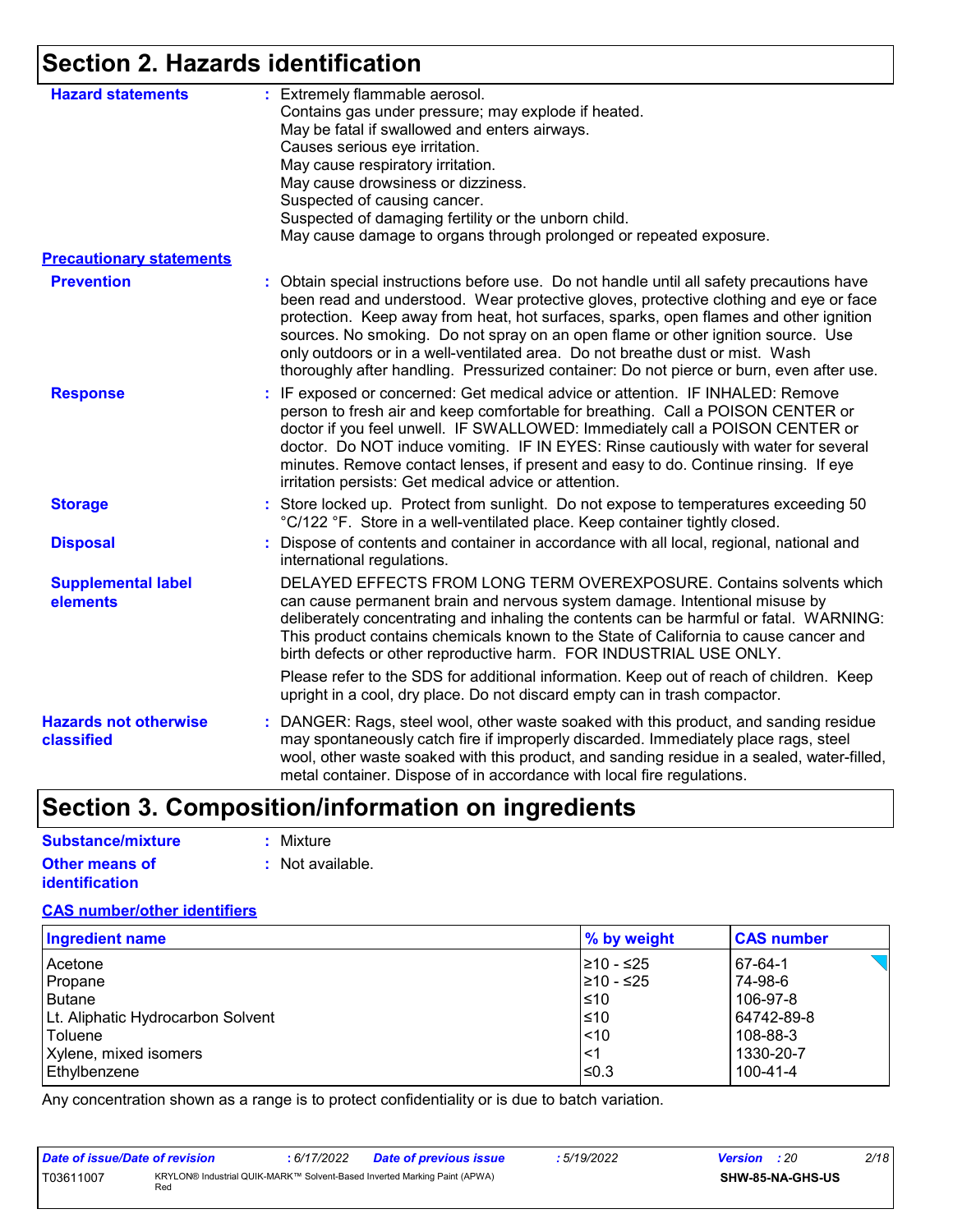# **Section 3. Composition/information on ingredients**

**There are no additional ingredients present which, within the current knowledge of the supplier and in the concentrations applicable, are classified and hence require reporting in this section.**

**Occupational exposure limits, if available, are listed in Section 8.**

### **Section 4. First aid measures**

| <b>Description of necessary first aid measures</b> |
|----------------------------------------------------|
|----------------------------------------------------|

| <b>Eye contact</b>  | : Immediately flush eyes with plenty of water, occasionally lifting the upper and lower<br>eyelids. Check for and remove any contact lenses. Continue to rinse for at least 10<br>minutes. Get medical attention.                                                                                                                                                                                                                                                                                                                                                                                                                                                                                                                                                                                                                                                                                              |
|---------------------|----------------------------------------------------------------------------------------------------------------------------------------------------------------------------------------------------------------------------------------------------------------------------------------------------------------------------------------------------------------------------------------------------------------------------------------------------------------------------------------------------------------------------------------------------------------------------------------------------------------------------------------------------------------------------------------------------------------------------------------------------------------------------------------------------------------------------------------------------------------------------------------------------------------|
| <b>Inhalation</b>   | : Remove victim to fresh air and keep at rest in a position comfortable for breathing. If it<br>is suspected that fumes are still present, the rescuer should wear an appropriate mask<br>or self-contained breathing apparatus. If not breathing, if breathing is irregular or if<br>respiratory arrest occurs, provide artificial respiration or oxygen by trained personnel. It<br>may be dangerous to the person providing aid to give mouth-to-mouth resuscitation.<br>Get medical attention. If necessary, call a poison center or physician. If unconscious,<br>place in recovery position and get medical attention immediately. Maintain an open<br>airway. Loosen tight clothing such as a collar, tie, belt or waistband. In case of<br>inhalation of decomposition products in a fire, symptoms may be delayed. The exposed<br>person may need to be kept under medical surveillance for 48 hours. |
| <b>Skin contact</b> | : Flush contaminated skin with plenty of water. Remove contaminated clothing and<br>shoes. Continue to rinse for at least 10 minutes. Get medical attention. Wash clothing<br>before reuse. Clean shoes thoroughly before reuse.                                                                                                                                                                                                                                                                                                                                                                                                                                                                                                                                                                                                                                                                               |
| <b>Ingestion</b>    | : Get medical attention immediately. Call a poison center or physician. Wash out mouth<br>with water. Remove dentures if any. If material has been swallowed and the exposed<br>person is conscious, give small quantities of water to drink. Stop if the exposed person<br>feels sick as vomiting may be dangerous. Aspiration hazard if swallowed. Can enter<br>lungs and cause damage. Do not induce vomiting. If vomiting occurs, the head should<br>be kept low so that vomit does not enter the lungs. Never give anything by mouth to an<br>unconscious person. If unconscious, place in recovery position and get medical<br>attention immediately. Maintain an open airway. Loosen tight clothing such as a collar,<br>tie, belt or waistband.                                                                                                                                                        |

| <b>Most important symptoms/effects, acute and delayed</b> |                                                                                                                                                                                           |
|-----------------------------------------------------------|-------------------------------------------------------------------------------------------------------------------------------------------------------------------------------------------|
| <b>Potential acute health effects</b>                     |                                                                                                                                                                                           |
| <b>Eye contact</b>                                        | : Causes serious eye irritation.                                                                                                                                                          |
| <b>Inhalation</b>                                         | : Can cause central nervous system (CNS) depression. May cause drowsiness or<br>dizziness. May cause respiratory irritation.                                                              |
| <b>Skin contact</b>                                       | : No known significant effects or critical hazards.                                                                                                                                       |
| <b>Ingestion</b>                                          | : Can cause central nervous system (CNS) depression. May be fatal if swallowed and<br>enters airways.                                                                                     |
| <b>Over-exposure signs/symptoms</b>                       |                                                                                                                                                                                           |
| <b>Eye contact</b>                                        | : Adverse symptoms may include the following:<br>pain or irritation<br>watering<br>redness                                                                                                |
| <b>Inhalation</b>                                         | : Adverse symptoms may include the following:<br>respiratory tract irritation<br>coughing<br>nausea or vomiting<br>headache<br>drowsiness/fatigue<br>dizziness/vertigo<br>unconsciousness |
| Date of issue/Date of revision                            | 3/18<br>: 6/17/2022<br>:5/19/2022<br><b>Date of previous issue</b><br><b>Version</b><br>: 20                                                                                              |

| Date of Issue/Date of revision | KRYLON® Industrial QUIK-MARK™ Solvent-Based Inverted Marking Paint (APWA) | : 6/1 //2022 | <b>Date of previous issue</b> | : 5/19/2022 | <b>Version</b> | - 20             |
|--------------------------------|---------------------------------------------------------------------------|--------------|-------------------------------|-------------|----------------|------------------|
| T03611007                      | Rec                                                                       |              |                               |             |                | SHW-85-NA-GHS-US |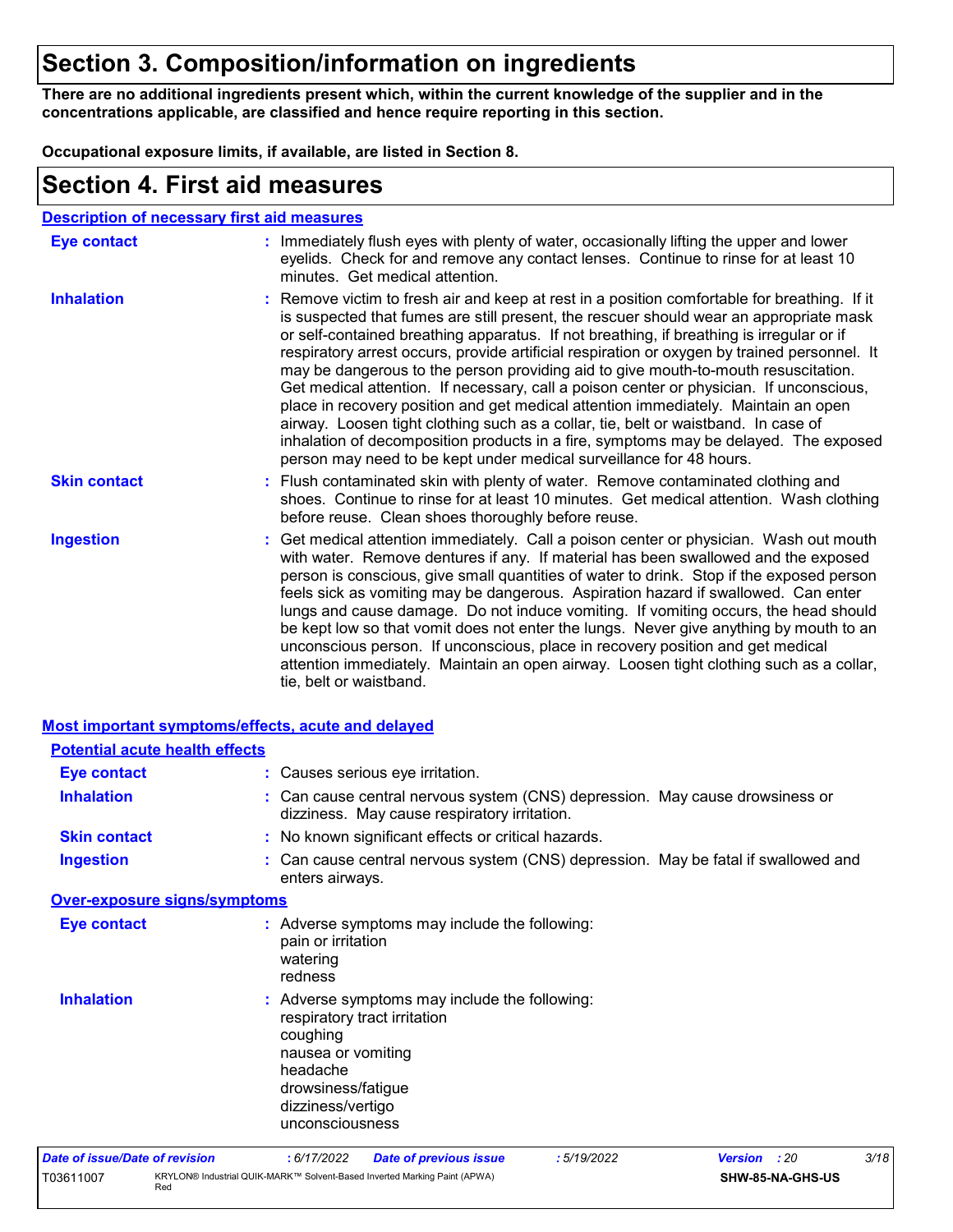## **Section 4. First aid measures**

|                     | reduced fetal weight<br>increase in fetal deaths<br>skeletal malformations                                                                        |
|---------------------|---------------------------------------------------------------------------------------------------------------------------------------------------|
| <b>Skin contact</b> | : Adverse symptoms may include the following:<br>reduced fetal weight<br>increase in fetal deaths<br>skeletal malformations                       |
| <b>Ingestion</b>    | : Adverse symptoms may include the following:<br>nausea or vomiting<br>reduced fetal weight<br>increase in fetal deaths<br>skeletal malformations |

|                                   | Indication of immediate medical attention and special treatment needed, if necessary                                                                                                                                                                                                                                    |  |
|-----------------------------------|-------------------------------------------------------------------------------------------------------------------------------------------------------------------------------------------------------------------------------------------------------------------------------------------------------------------------|--|
| <b>Notes to physician</b>         | : In case of inhalation of decomposition products in a fire, symptoms may be delayed.<br>The exposed person may need to be kept under medical surveillance for 48 hours.                                                                                                                                                |  |
| <b>Specific treatments</b>        | : No specific treatment.                                                                                                                                                                                                                                                                                                |  |
| <b>Protection of first-aiders</b> | : No action shall be taken involving any personal risk or without suitable training. If it is<br>suspected that fumes are still present, the rescuer should wear an appropriate mask or<br>self-contained breathing apparatus. It may be dangerous to the person providing aid to<br>give mouth-to-mouth resuscitation. |  |

### **See toxicological information (Section 11)**

# **Section 5. Fire-fighting measures**

| <b>Extinguishing media</b>                               |                                                                                                                                                                                                                                                                                                                                                                                                                                                       |
|----------------------------------------------------------|-------------------------------------------------------------------------------------------------------------------------------------------------------------------------------------------------------------------------------------------------------------------------------------------------------------------------------------------------------------------------------------------------------------------------------------------------------|
| <b>Suitable extinguishing</b><br>media                   | : Use an extinguishing agent suitable for the surrounding fire.                                                                                                                                                                                                                                                                                                                                                                                       |
| <b>Unsuitable extinguishing</b><br>media                 | : None known.                                                                                                                                                                                                                                                                                                                                                                                                                                         |
| <b>Specific hazards arising</b><br>from the chemical     | : Extremely flammable aerosol. Runoff to sewer may create fire or explosion hazard. In<br>a fire or if heated, a pressure increase will occur and the container may burst, with the<br>risk of a subsequent explosion. Gas may accumulate in low or confined areas or travel<br>a considerable distance to a source of ignition and flash back, causing fire or explosion.<br>Bursting aerosol containers may be propelled from a fire at high speed. |
| <b>Hazardous thermal</b><br>decomposition products       | Decomposition products may include the following materials:<br>carbon dioxide<br>carbon monoxide<br>nitrogen oxides<br>halogenated compounds                                                                                                                                                                                                                                                                                                          |
| <b>Special protective actions</b><br>for fire-fighters   | : Promptly isolate the scene by removing all persons from the vicinity of the incident if<br>there is a fire. No action shall be taken involving any personal risk or without suitable<br>training. Move containers from fire area if this can be done without risk. Use water<br>spray to keep fire-exposed containers cool.                                                                                                                         |
| <b>Special protective</b><br>equipment for fire-fighters | : Fire-fighters should wear appropriate protective equipment and self-contained breathing<br>apparatus (SCBA) with a full face-piece operated in positive pressure mode.                                                                                                                                                                                                                                                                              |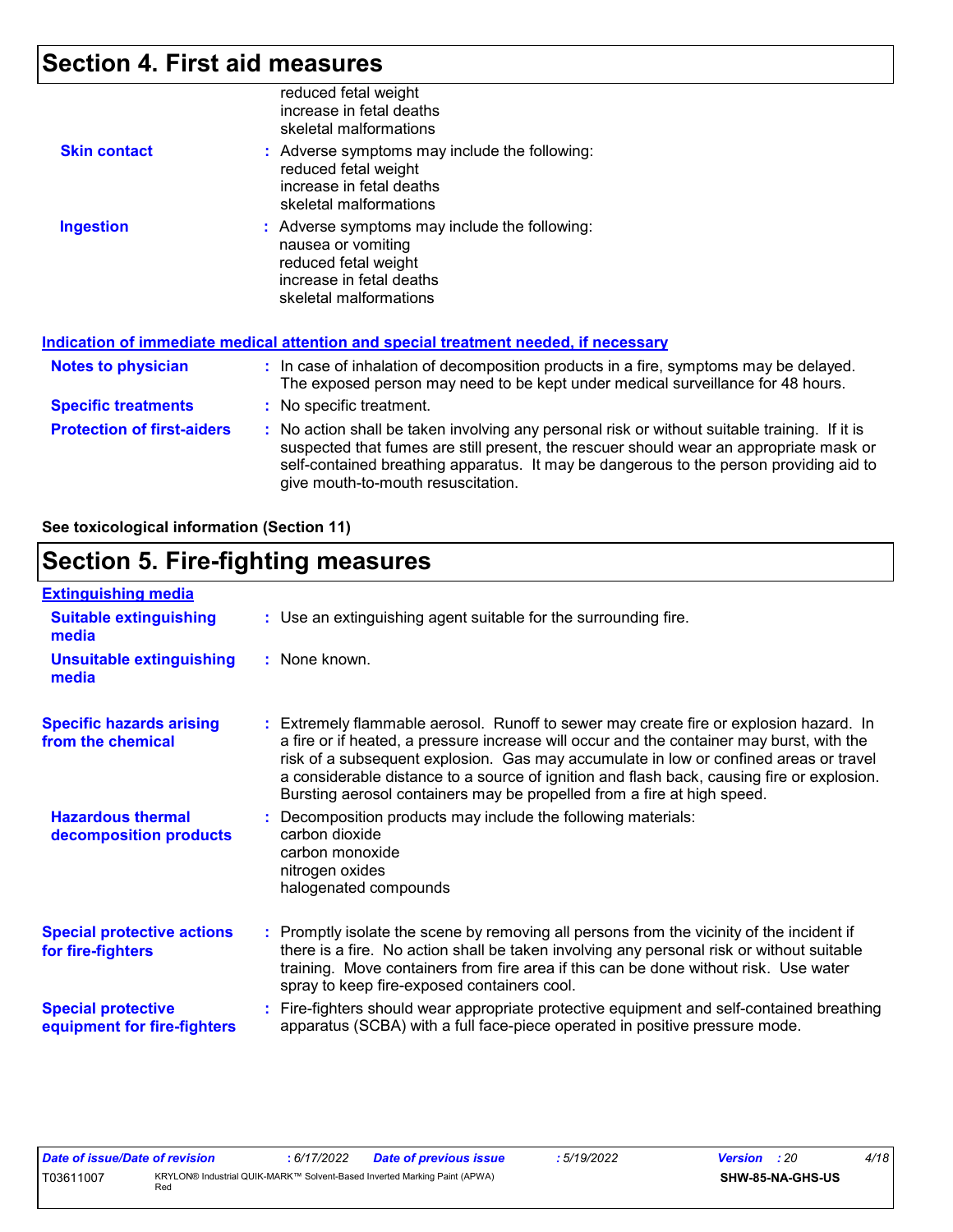# **Section 6. Accidental release measures**

|                                                       | <b>Personal precautions, protective equipment and emergency procedures</b>                                                                                                                                                                                                                                                                                                                                                                                                                                                                                                                                                                                                                                                                                                       |  |  |  |
|-------------------------------------------------------|----------------------------------------------------------------------------------------------------------------------------------------------------------------------------------------------------------------------------------------------------------------------------------------------------------------------------------------------------------------------------------------------------------------------------------------------------------------------------------------------------------------------------------------------------------------------------------------------------------------------------------------------------------------------------------------------------------------------------------------------------------------------------------|--|--|--|
| For non-emergency<br>personnel                        | : No action shall be taken involving any personal risk or without suitable training.<br>Evacuate surrounding areas. Keep unnecessary and unprotected personnel from<br>entering. In the case of aerosols being ruptured, care should be taken due to the rapid<br>escape of the pressurized contents and propellant. If a large number of containers are<br>ruptured, treat as a bulk material spillage according to the instructions in the clean-up<br>section. Do not touch or walk through spilled material. Shut off all ignition sources. No<br>flares, smoking or flames in hazard area. Avoid breathing vapor or mist. Provide<br>adequate ventilation. Wear appropriate respirator when ventilation is inadequate. Put<br>on appropriate personal protective equipment. |  |  |  |
| For emergency responders                              | If specialized clothing is required to deal with the spillage, take note of any information in<br>$\mathcal{L}^{\mathcal{A}}$<br>Section 8 on suitable and unsuitable materials. See also the information in "For non-<br>emergency personnel".                                                                                                                                                                                                                                                                                                                                                                                                                                                                                                                                  |  |  |  |
| <b>Environmental precautions</b>                      | : Avoid dispersal of spilled material and runoff and contact with soil, waterways, drains<br>and sewers. Inform the relevant authorities if the product has caused environmental<br>pollution (sewers, waterways, soil or air).                                                                                                                                                                                                                                                                                                                                                                                                                                                                                                                                                  |  |  |  |
| Methods and materials for containment and cleaning up |                                                                                                                                                                                                                                                                                                                                                                                                                                                                                                                                                                                                                                                                                                                                                                                  |  |  |  |
| <b>Small spill</b>                                    | : Stop leak if without risk. Move containers from spill area. Use spark-proof tools and<br>explosion-proof equipment. Dilute with water and mop up if water-soluble. Alternatively,<br>or if water-insoluble, absorb with an inert dry material and place in an appropriate waste<br>disposal container. Dispose of via a licensed waste disposal contractor.                                                                                                                                                                                                                                                                                                                                                                                                                    |  |  |  |
| <b>Large spill</b>                                    | : Stop leak if without risk. Move containers from spill area. Use spark-proof tools and<br>explosion-proof equipment. Approach release from upwind. Prevent entry into sewers,<br>water courses, basements or confined areas. Wash spillages into an effluent treatment<br>plant or proceed as follows. Contain and collect spillage with non-combustible,<br>absorbent material e.g. sand, earth, vermiculite or diatomaceous earth and place in<br>container for disposal according to local regulations (see Section 13). Dispose of via a<br>licensed waste disposal contractor. Contaminated absorbent material may pose the<br>same hazard as the spilled product. Note: see Section 1 for emergency contact<br>information and Section 13 for waste disposal.             |  |  |  |

# **Section 7. Handling and storage**

### **Precautions for safe handling**

| <b>Protective measures</b>                       | : Put on appropriate personal protective equipment (see Section 8). Pressurized<br>container: protect from sunlight and do not expose to temperatures exceeding 50°C. Do<br>not pierce or burn, even after use. Avoid exposure - obtain special instructions before<br>use. Avoid exposure during pregnancy. Do not handle until all safety precautions have<br>been read and understood. Do not get in eyes or on skin or clothing. Do not breathe<br>vapor or mist. Do not swallow. Avoid breathing gas. Use only with adequate ventilation.<br>Wear appropriate respirator when ventilation is inadequate. Store and use away from<br>heat, sparks, open flame or any other ignition source. Use explosion-proof electrical<br>(ventilating, lighting and material handling) equipment. Use only non-sparking tools.<br>Empty containers retain product residue and can be hazardous. |
|--------------------------------------------------|------------------------------------------------------------------------------------------------------------------------------------------------------------------------------------------------------------------------------------------------------------------------------------------------------------------------------------------------------------------------------------------------------------------------------------------------------------------------------------------------------------------------------------------------------------------------------------------------------------------------------------------------------------------------------------------------------------------------------------------------------------------------------------------------------------------------------------------------------------------------------------------|
| <b>Advice on general</b><br>occupational hygiene | : Eating, drinking and smoking should be prohibited in areas where this material is<br>handled, stored and processed. Workers should wash hands and face before eating,<br>drinking and smoking. Remove contaminated clothing and protective equipment before<br>entering eating areas. See also Section 8 for additional information on hygiene<br>measures.                                                                                                                                                                                                                                                                                                                                                                                                                                                                                                                            |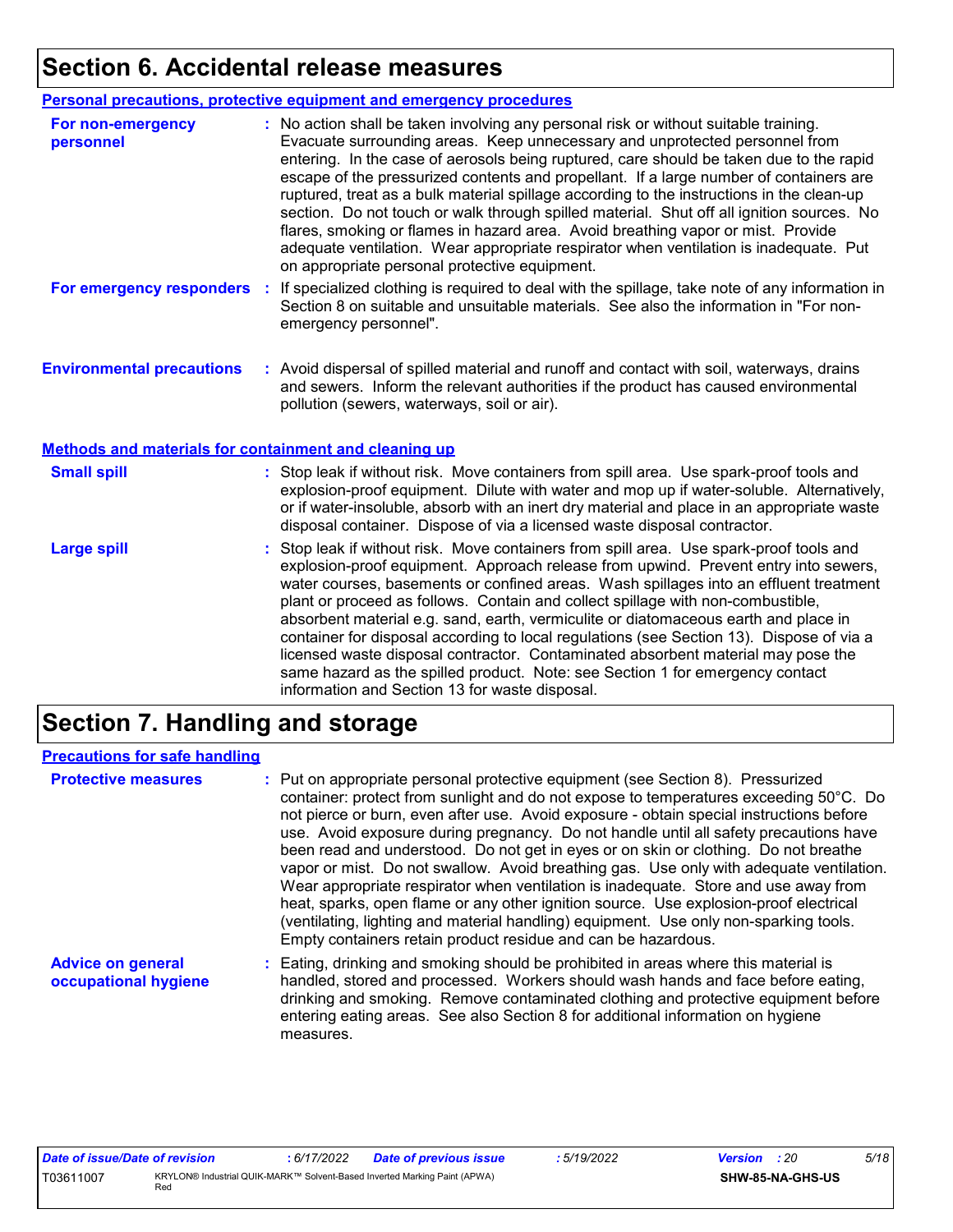## **Section 7. Handling and storage**

### **including any incompatibilities**

**Conditions for safe storage,** : Store in accordance with local regulations. Store away from direct sunlight in a dry, cool and well-ventilated area, away from incompatible materials (see Section 10) and food and drink. Protect from sunlight. Store locked up. Eliminate all ignition sources. Use appropriate containment to avoid environmental contamination. See Section 10 for incompatible materials before handling or use.

# **Section 8. Exposure controls/personal protection**

### **Control parameters**

**Occupational exposure limits (OSHA United States)**

| <b>Ingredient name</b>                       | CAS#                   | <b>Exposure limits</b>                                                                                                                                                                                                                                                                                                                                                             |
|----------------------------------------------|------------------------|------------------------------------------------------------------------------------------------------------------------------------------------------------------------------------------------------------------------------------------------------------------------------------------------------------------------------------------------------------------------------------|
| Acetone                                      | 67-64-1                | ACGIH TLV (United States, 1/2021).<br>TWA: 250 ppm 8 hours.<br>STEL: 500 ppm 15 minutes.<br>NIOSH REL (United States, 10/2020).<br>TWA: 250 ppm 10 hours.<br>TWA: 590 mg/m <sup>3</sup> 10 hours.<br>OSHA PEL (United States, 5/2018).<br>TWA: 1000 ppm 8 hours.<br>TWA: 2400 mg/m <sup>3</sup> 8 hours.                                                                           |
| Propane                                      | 74-98-6                | NIOSH REL (United States, 10/2020).<br>TWA: 1000 ppm 10 hours.<br>TWA: 1800 mg/m <sup>3</sup> 10 hours.<br>OSHA PEL (United States, 5/2018).<br>TWA: 1000 ppm 8 hours.<br>TWA: 1800 mg/m <sup>3</sup> 8 hours.<br>ACGIH TLV (United States, 1/2021). Oxygen<br>Depletion [Asphyxiant]. Explosive potential.                                                                        |
| <b>Butane</b>                                | 106-97-8               | NIOSH REL (United States, 10/2020).<br>TWA: 800 ppm 10 hours.<br>TWA: 1900 mg/m <sup>3</sup> 10 hours.<br>ACGIH TLV (United States, 1/2021).<br><b>Explosive potential.</b><br>STEL: 1000 ppm 15 minutes.                                                                                                                                                                          |
| Lt. Aliphatic Hydrocarbon Solvent<br>Toluene | 64742-89-8<br>108-88-3 | None.<br>OSHA PEL Z2 (United States, 2/2013).<br>TWA: 200 ppm 8 hours.<br>CEIL: 300 ppm<br>AMP: 500 ppm 10 minutes.<br>NIOSH REL (United States, 10/2020).<br>TWA: 100 ppm 10 hours.<br>TWA: 375 mg/m <sup>3</sup> 10 hours.<br>STEL: 150 ppm 15 minutes.<br>STEL: 560 mg/m <sup>3</sup> 15 minutes.<br>ACGIH TLV (United States, 1/2021).<br>Ototoxicant.<br>TWA: 20 ppm 8 hours. |
| Xylene, mixed isomers                        | 1330-20-7              | ACGIH TLV (United States, 1/2021).<br>TWA: 100 ppm 8 hours.<br>TWA: $434$ mg/m <sup>3</sup> 8 hours.<br>STEL: 150 ppm 15 minutes.<br>STEL: 651 mg/m <sup>3</sup> 15 minutes.<br>OSHA PEL (United States, 5/2018).<br>TWA: 100 ppm 8 hours.<br>TWA: $435 \text{ mg/m}^3$ 8 hours.                                                                                                   |
| Ethylbenzene                                 | 100-41-4               | ACGIH TLV (United States, 1/2021).                                                                                                                                                                                                                                                                                                                                                 |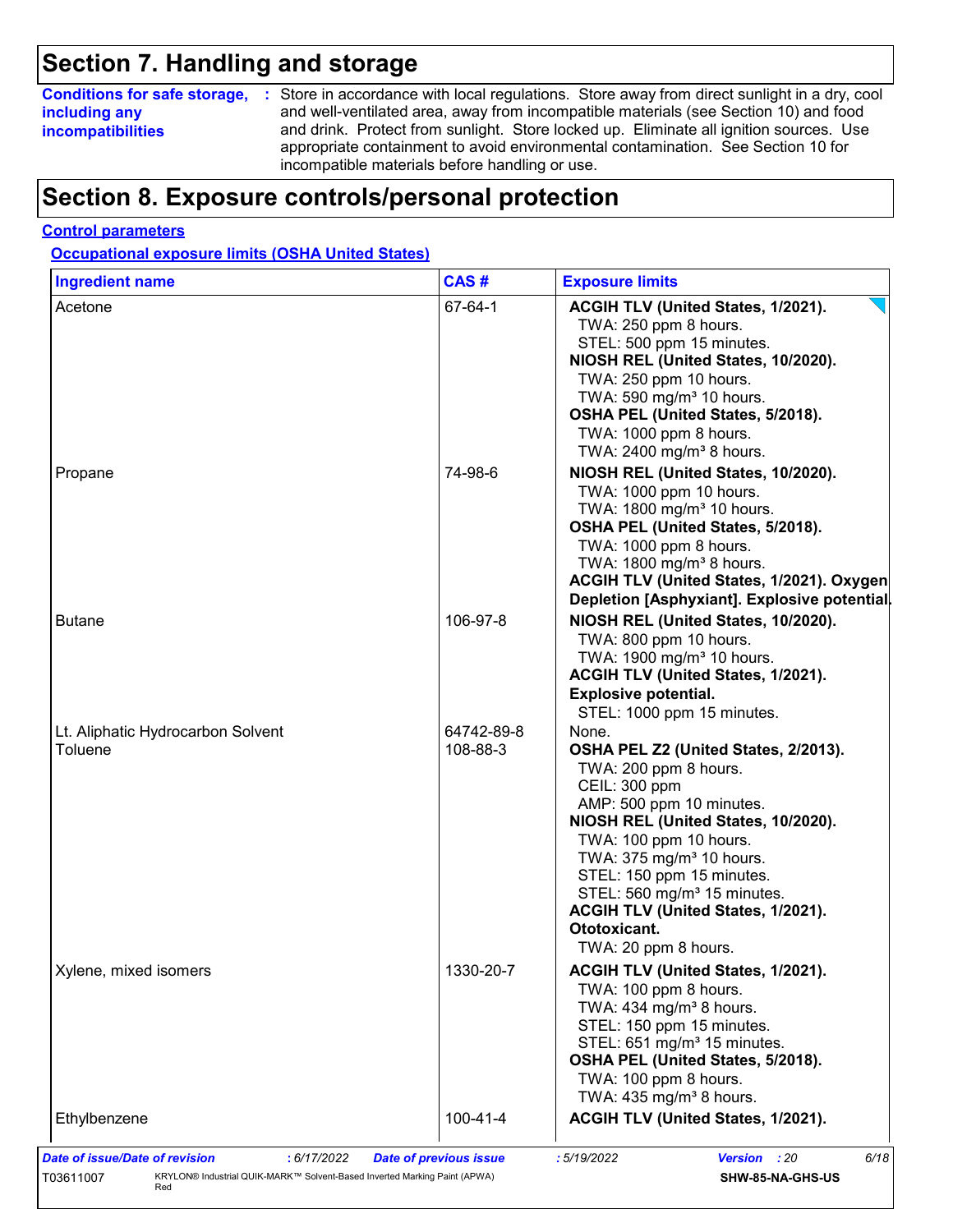| TWA: 20 ppm 8 hours.<br>NIOSH REL (United States, 10/2020).<br>TWA: 100 ppm 10 hours.<br>TWA: $435 \text{ mg/m}^3$ 10 hours.<br>STEL: 125 ppm 15 minutes.<br>STEL: 545 mg/m <sup>3</sup> 15 minutes.<br>OSHA PEL (United States, 5/2018).<br>TWA: 100 ppm 8 hours. |
|--------------------------------------------------------------------------------------------------------------------------------------------------------------------------------------------------------------------------------------------------------------------|
| TWA: $435 \text{ mg/m}^3$ 8 hours.                                                                                                                                                                                                                                 |

### **Occupational exposure limits (Canada)**

| <b>Ingredient name</b> | CAS#     | <b>Exposure limits</b><br>CA Alberta Provincial (Canada, 6/2018).<br>8 hrs OEL: 1200 mg/m <sup>3</sup> 8 hours.<br>15 min OEL: 1800 mg/m <sup>3</sup> 15 minutes.<br>8 hrs OEL: 500 ppm 8 hours.<br>15 min OEL: 750 ppm 15 minutes.<br><b>CA British Columbia Provincial (Canada,</b><br>$6/2021$ ).<br>TWA: 250 ppm 8 hours.<br>STEL: 500 ppm 15 minutes.<br>CA Ontario Provincial (Canada, 6/2019).<br>TWA: 250 ppm 8 hours.<br>STEL: 500 ppm 15 minutes.<br>CA Quebec Provincial (Canada, 6/2021).<br>TWAEV: 500 ppm 8 hours.<br>TWAEV: 1190 mg/m <sup>3</sup> 8 hours.<br>STEV: 1000 ppm 15 minutes.<br>STEV: 2380 mg/m <sup>3</sup> 15 minutes.<br><b>CA Saskatchewan Provincial (Canada,</b><br>7/2013).<br>STEL: 750 ppm 15 minutes.<br>TWA: 500 ppm 8 hours. |  |  |  |
|------------------------|----------|----------------------------------------------------------------------------------------------------------------------------------------------------------------------------------------------------------------------------------------------------------------------------------------------------------------------------------------------------------------------------------------------------------------------------------------------------------------------------------------------------------------------------------------------------------------------------------------------------------------------------------------------------------------------------------------------------------------------------------------------------------------------|--|--|--|
| acetone                | 67-64-1  |                                                                                                                                                                                                                                                                                                                                                                                                                                                                                                                                                                                                                                                                                                                                                                      |  |  |  |
| Normal propane         | 74-98-6  | CA Alberta Provincial (Canada, 6/2018).<br>8 hrs OEL: 1000 ppm 8 hours.<br>CA Quebec Provincial (Canada, 6/2021).<br>TWAEV: 1000 ppm 8 hours.<br>TWAEV: 1800 mg/m <sup>3</sup> 8 hours.<br><b>CA Saskatchewan Provincial (Canada,</b><br>7/2013).<br>STEL: 1250 ppm 15 minutes.<br>TWA: 1000 ppm 8 hours.<br><b>CA British Columbia Provincial (Canada,</b><br>6/2021). Oxygen Depletion [Asphyxiant].<br><b>Explosive potential.</b>                                                                                                                                                                                                                                                                                                                                |  |  |  |
|                        |          | CA Ontario Provincial (Canada, 6/2019).<br><b>Oxygen Depletion [Asphyxiant]. Explosive</b><br>potential.                                                                                                                                                                                                                                                                                                                                                                                                                                                                                                                                                                                                                                                             |  |  |  |
| <b>Butane</b>          | 106-97-8 | CA Alberta Provincial (Canada, 6/2018).<br>8 hrs OEL: 1000 ppm 8 hours.<br>CA Quebec Provincial (Canada, 6/2021).<br>TWAEV: 800 ppm 8 hours.<br>TWAEV: 1900 mg/m <sup>3</sup> 8 hours.<br><b>CA Saskatchewan Provincial (Canada,</b><br>7/2013).                                                                                                                                                                                                                                                                                                                                                                                                                                                                                                                     |  |  |  |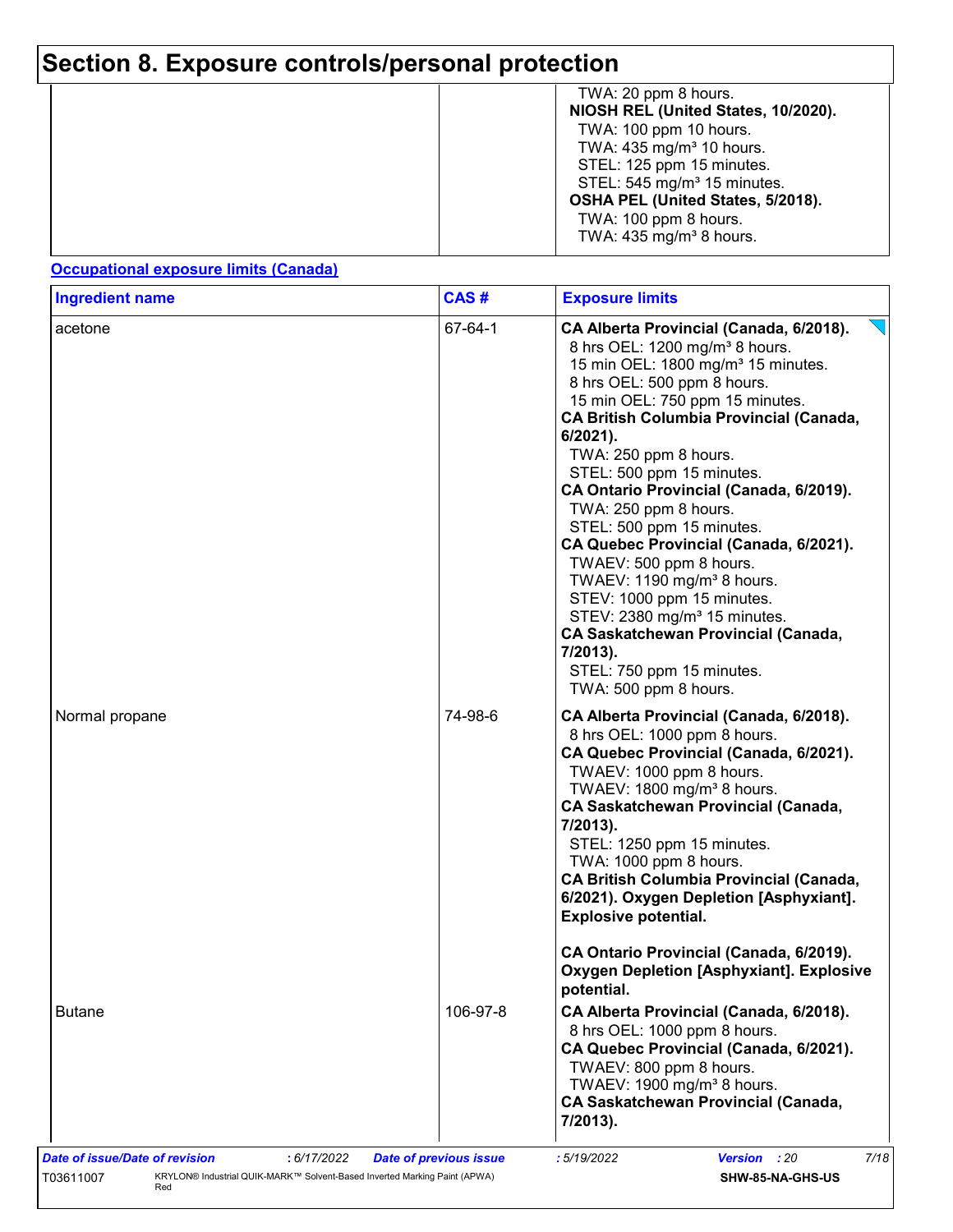| Toluene      | 108-88-3       | STEL: 1250 ppm 15 minutes.<br>TWA: 1000 ppm 8 hours.<br><b>CA British Columbia Provincial (Canada,</b><br>6/2021). Explosive potential.<br>STEL: 1000 ppm 15 minutes.<br>CA Ontario Provincial (Canada, 6/2019).<br><b>Explosive potential.</b><br>STEL: 1000 ppm 15 minutes.<br>CA Alberta Provincial (Canada, 6/2018).<br>Absorbed through skin.<br>8 hrs OEL: 50 ppm 8 hours.<br>8 hrs OEL: 188 mg/m <sup>3</sup> 8 hours.<br><b>CA British Columbia Provincial (Canada,</b><br>$6/2021$ ).<br>TWA: 20 ppm 8 hours. |
|--------------|----------------|------------------------------------------------------------------------------------------------------------------------------------------------------------------------------------------------------------------------------------------------------------------------------------------------------------------------------------------------------------------------------------------------------------------------------------------------------------------------------------------------------------------------|
| Xylene       | 1330-20-7      | CA Ontario Provincial (Canada, 6/2019).<br>TWA: 20 ppm 8 hours.<br>CA Quebec Provincial (Canada, 6/2021).<br>Absorbed through skin.<br>TWAEV: 50 ppm 8 hours.<br>TWAEV: 188 mg/m <sup>3</sup> 8 hours.<br><b>CA Saskatchewan Provincial (Canada,</b><br>7/2013). Absorbed through skin.<br>STEL: 60 ppm 15 minutes.<br>TWA: 50 ppm 8 hours.<br>CA Alberta Provincial (Canada, 6/2018).                                                                                                                                 |
|              |                | 8 hrs OEL: 100 ppm 8 hours.<br>15 min OEL: 651 mg/m <sup>3</sup> 15 minutes.<br>15 min OEL: 150 ppm 15 minutes.<br>8 hrs OEL: 434 mg/m <sup>3</sup> 8 hours.<br><b>CA British Columbia Provincial (Canada,</b><br>6/2021).<br>TWA: 100 ppm 8 hours.<br>STEL: 150 ppm 15 minutes.<br>CA Quebec Provincial (Canada, 6/2021).<br>TWAEV: 100 ppm 8 hours.<br>TWAEV: 434 mg/m <sup>3</sup> 8 hours.                                                                                                                         |
|              |                | STEV: 150 ppm 15 minutes.<br>STEV: 651 mg/m <sup>3</sup> 15 minutes.<br>CA Ontario Provincial (Canada, 6/2019).<br>STEL: 150 ppm 15 minutes.<br>TWA: 100 ppm 8 hours.<br><b>CA Saskatchewan Provincial (Canada,</b><br>7/2013).<br>STEL: 150 ppm 15 minutes.<br>TWA: 100 ppm 8 hours.                                                                                                                                                                                                                                  |
| Ethylbenzene | $100 - 41 - 4$ | CA Alberta Provincial (Canada, 6/2018).<br>8 hrs OEL: 100 ppm 8 hours.<br>8 hrs OEL: 434 mg/m <sup>3</sup> 8 hours.<br>15 min OEL: 543 mg/m <sup>3</sup> 15 minutes.<br>15 min OEL: 125 ppm 15 minutes.<br><b>CA British Columbia Provincial (Canada,</b><br>$6/2021$ ).<br>TWA: 20 ppm 8 hours.<br>CA Ontario Provincial (Canada, 6/2019).<br>TWA: 20 ppm 8 hours.<br>CA Quebec Provincial (Canada, 6/2021).                                                                                                          |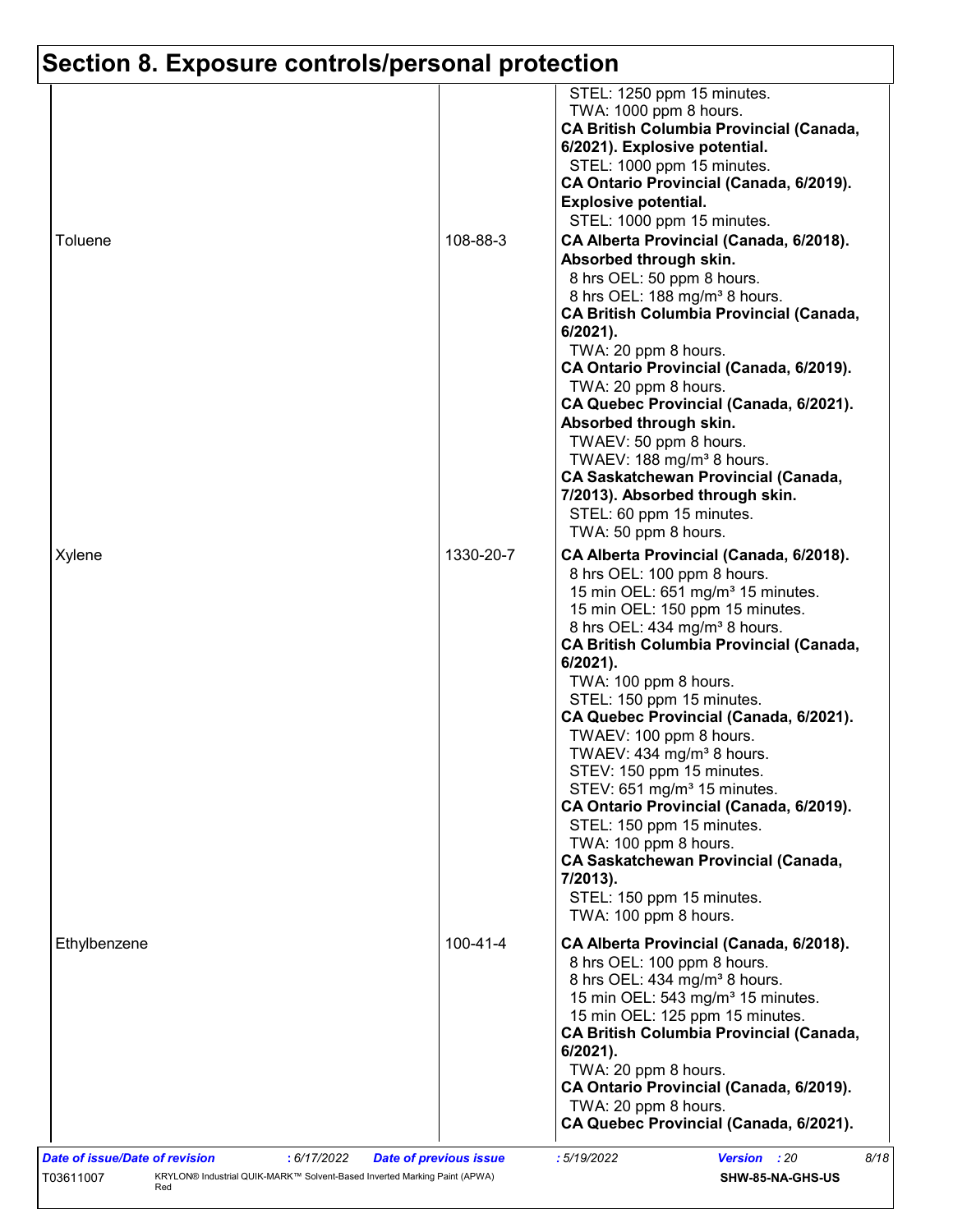|  | TWAEV: 20 ppm 8 hours.<br>CA Saskatchewan Provincial (Canada,<br>7/2013).<br>STEL: 125 ppm 15 minutes.<br>TWA: 100 ppm 8 hours. |
|--|---------------------------------------------------------------------------------------------------------------------------------|
|--|---------------------------------------------------------------------------------------------------------------------------------|

#### **Occupational exposure limits (Mexico)**

|               | CAS#     | <b>Exposure limits</b>                                                                    |  |  |  |
|---------------|----------|-------------------------------------------------------------------------------------------|--|--|--|
| Acetone       | 67-64-1  | NOM-010-STPS-2014 (Mexico, 4/2016).<br>TWA: 500 ppm 8 hours.<br>STEL: 750 ppm 15 minutes. |  |  |  |
| Propane       | 74-98-6  | NOM-010-STPS-2014 (Mexico, 4/2016).<br>TWA: 1000 ppm 8 hours.                             |  |  |  |
| <b>Butane</b> | 106-97-8 | NOM-010-STPS-2014 (Mexico, 4/2016).<br>TWA: 1000 ppm 8 hours.                             |  |  |  |
| Toluene       | 108-88-3 | NOM-010-STPS-2014 (Mexico, 4/2016).<br>TWA: 20 ppm 8 hours.                               |  |  |  |

| <b>Appropriate engineering</b><br><b>controls</b> | : Use only with adequate ventilation. Use process enclosures, local exhaust ventilation or<br>other engineering controls to keep worker exposure to airborne contaminants below any<br>recommended or statutory limits. The engineering controls also need to keep gas,<br>vapor or dust concentrations below any lower explosive limits. Use explosion-proof<br>ventilation equipment. |                                                                                                                                                                                                                                                                                                                                                                                                                                                                                                                                                                                                                        |  |  |  |
|---------------------------------------------------|-----------------------------------------------------------------------------------------------------------------------------------------------------------------------------------------------------------------------------------------------------------------------------------------------------------------------------------------------------------------------------------------|------------------------------------------------------------------------------------------------------------------------------------------------------------------------------------------------------------------------------------------------------------------------------------------------------------------------------------------------------------------------------------------------------------------------------------------------------------------------------------------------------------------------------------------------------------------------------------------------------------------------|--|--|--|
| <b>Environmental exposure</b><br>controls         |                                                                                                                                                                                                                                                                                                                                                                                         | Emissions from ventilation or work process equipment should be checked to ensure<br>they comply with the requirements of environmental protection legislation. In some<br>cases, fume scrubbers, filters or engineering modifications to the process equipment<br>will be necessary to reduce emissions to acceptable levels.                                                                                                                                                                                                                                                                                          |  |  |  |
| <b>Individual protection measures</b>             |                                                                                                                                                                                                                                                                                                                                                                                         |                                                                                                                                                                                                                                                                                                                                                                                                                                                                                                                                                                                                                        |  |  |  |
| <b>Hygiene measures</b>                           |                                                                                                                                                                                                                                                                                                                                                                                         | : Wash hands, forearms and face thoroughly after handling chemical products, before<br>eating, smoking and using the lavatory and at the end of the working period.<br>Appropriate techniques should be used to remove potentially contaminated clothing.<br>Wash contaminated clothing before reusing. Ensure that eyewash stations and safety<br>showers are close to the workstation location.                                                                                                                                                                                                                      |  |  |  |
| <b>Eye/face protection</b>                        |                                                                                                                                                                                                                                                                                                                                                                                         | Safety eyewear complying with an approved standard should be used when a risk<br>assessment indicates this is necessary to avoid exposure to liquid splashes, mists,<br>gases or dusts. If contact is possible, the following protection should be worn, unless<br>the assessment indicates a higher degree of protection: chemical splash goggles.                                                                                                                                                                                                                                                                    |  |  |  |
| <b>Skin protection</b>                            |                                                                                                                                                                                                                                                                                                                                                                                         |                                                                                                                                                                                                                                                                                                                                                                                                                                                                                                                                                                                                                        |  |  |  |
| <b>Hand protection</b>                            |                                                                                                                                                                                                                                                                                                                                                                                         | : Chemical-resistant, impervious gloves complying with an approved standard should be<br>worn at all times when handling chemical products if a risk assessment indicates this is<br>necessary. Considering the parameters specified by the glove manufacturer, check<br>during use that the gloves are still retaining their protective properties. It should be<br>noted that the time to breakthrough for any glove material may be different for different<br>glove manufacturers. In the case of mixtures, consisting of several substances, the<br>protection time of the gloves cannot be accurately estimated. |  |  |  |
| <b>Body protection</b>                            |                                                                                                                                                                                                                                                                                                                                                                                         | : Personal protective equipment for the body should be selected based on the task being<br>performed and the risks involved and should be approved by a specialist before<br>handling this product. When there is a risk of ignition from static electricity, wear anti-<br>static protective clothing. For the greatest protection from static discharges, clothing<br>should include anti-static overalls, boots and gloves.                                                                                                                                                                                         |  |  |  |
| <b>Other skin protection</b>                      |                                                                                                                                                                                                                                                                                                                                                                                         | : Appropriate footwear and any additional skin protection measures should be selected<br>based on the task being performed and the risks involved and should be approved by a<br>specialist before handling this product.                                                                                                                                                                                                                                                                                                                                                                                              |  |  |  |

| Date of issue/Date of revision |                                                                                  | : 6/17/2022 | <b>Date of previous issue</b> | 5/19/2022 | <b>Version</b> : 20 |                         | 9/18 |
|--------------------------------|----------------------------------------------------------------------------------|-------------|-------------------------------|-----------|---------------------|-------------------------|------|
| T03611007                      | KRYLON® Industrial QUIK-MARK™ Solvent-Based Inverted Marking Paint (APWA)<br>Rea |             |                               |           |                     | <b>SHW-85-NA-GHS-US</b> |      |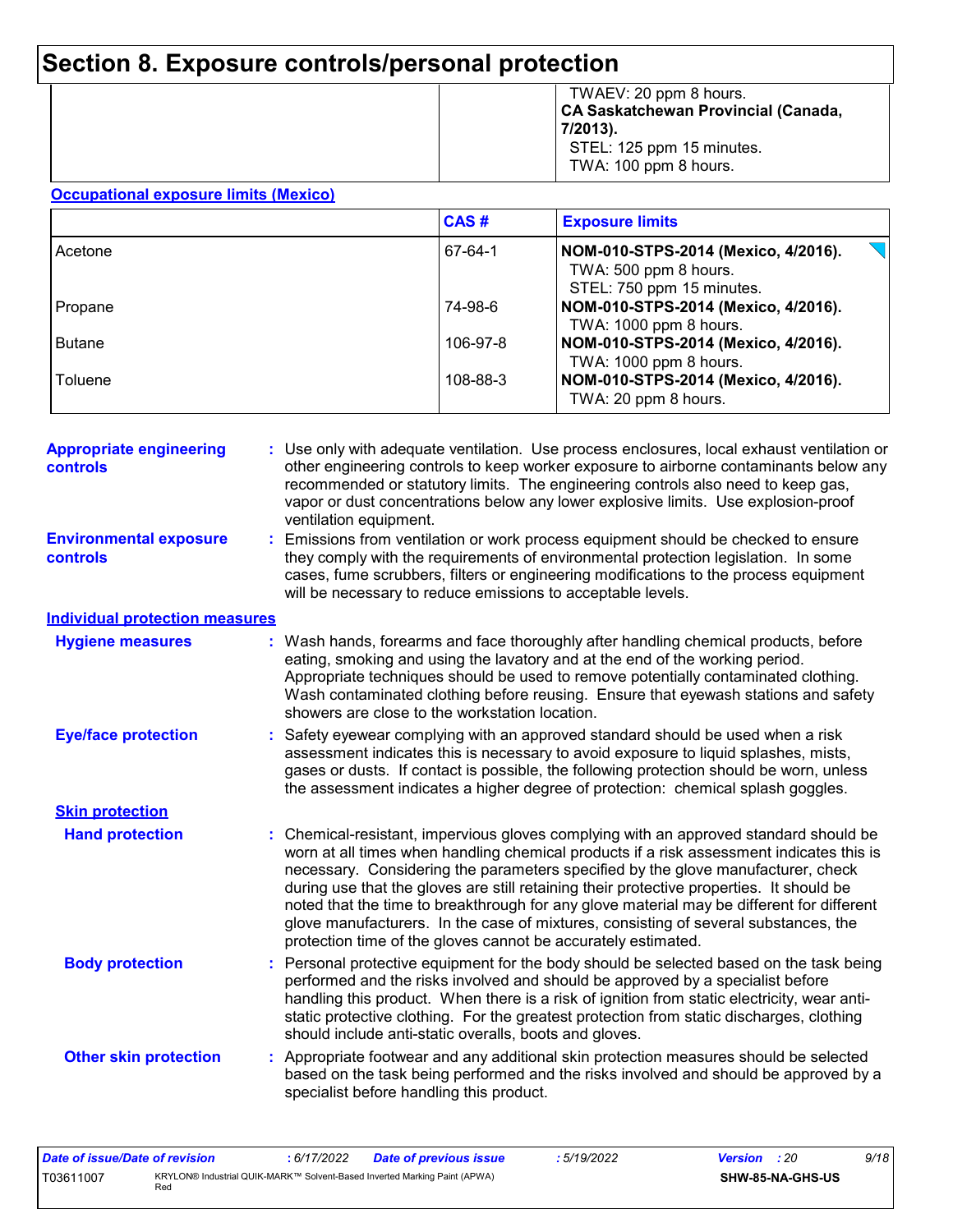**Respiratory protection :**

: Based on the hazard and potential for exposure, select a respirator that meets the appropriate standard or certification. Respirators must be used according to a respiratory protection program to ensure proper fitting, training, and other important aspects of use.

## **Section 9. Physical and chemical properties**

The conditions of measurement of all properties are at standard temperature and pressure unless otherwise indicated.

| <b>Appearance</b>                                                 |                                                                |
|-------------------------------------------------------------------|----------------------------------------------------------------|
| <b>Physical state</b>                                             | $:$ Liquid.                                                    |
| <b>Color</b>                                                      | $:$ Red.                                                       |
| Odor                                                              | : Not available.                                               |
| <b>Odor threshold</b>                                             | Not available.                                                 |
| pH                                                                | Not applicable.                                                |
| <b>Melting point/freezing point</b>                               | : Not available.                                               |
| <b>Boiling point, initial boiling</b><br>point, and boiling range | : Not available.                                               |
| <b>Flash point</b>                                                | : Closed cup: -29°C (-20.2°F) [Pensky-Martens Closed Cup]      |
| <b>Evaporation rate</b>                                           | $: 5.6$ (butyl acetate = 1)                                    |
| <b>Flammability</b>                                               | $:$ Not available.                                             |
| Lower and upper explosion<br>limit/flammability limit             | $:$ Lower: $0.9\%$<br>Upper: 12.8%                             |
| <b>Vapor pressure</b>                                             | : $101.3$ kPa (760 mm Hg)                                      |
| <b>Relative vapor density</b>                                     | : $1.55$ [Air = 1]                                             |
| <b>Relative density</b>                                           | : 0.88                                                         |
| <b>Solubility</b>                                                 | Not available.                                                 |
| <b>Partition coefficient: n-</b><br>octanol/water                 | : Not applicable.                                              |
| <b>Auto-ignition temperature</b>                                  | : Not available.                                               |
| <b>Decomposition temperature</b>                                  | Not available.                                                 |
| <b>Viscosity</b>                                                  | Kinematic (40°C (104°F)): <20.5 mm <sup>2</sup> /s (<20.5 cSt) |
| <b>Molecular weight</b>                                           | Not applicable.                                                |
| <b>Aerosol product</b>                                            |                                                                |
| <b>Type of aerosol</b>                                            | : Spray                                                        |
| <b>Heat of combustion</b>                                         | $: 23.08$ kJ/g                                                 |

## **Section 10. Stability and reactivity**

| <b>Reactivity</b>                            | : No specific test data related to reactivity available for this product or its ingredients. |
|----------------------------------------------|----------------------------------------------------------------------------------------------|
| <b>Chemical stability</b>                    | : The product is stable.                                                                     |
| <b>Possibility of hazardous</b><br>reactions | : Under normal conditions of storage and use, hazardous reactions will not occur.            |
| <b>Conditions to avoid</b>                   | : Avoid all possible sources of ignition (spark or flame).                                   |
| <b>Incompatible materials</b>                | : No specific data.                                                                          |

| Date of issue/Date of revision |     | 6/17/2022 | <b>Date of previous issue</b>                                             | : 5/19/2022 | <b>Version</b> : 20 |                         | 10/18 |
|--------------------------------|-----|-----------|---------------------------------------------------------------------------|-------------|---------------------|-------------------------|-------|
| T03611007                      | Rec |           | KRYLON® Industrial QUIK-MARK™ Solvent-Based Inverted Marking Paint (APWA) |             |                     | <b>SHW-85-NA-GHS-US</b> |       |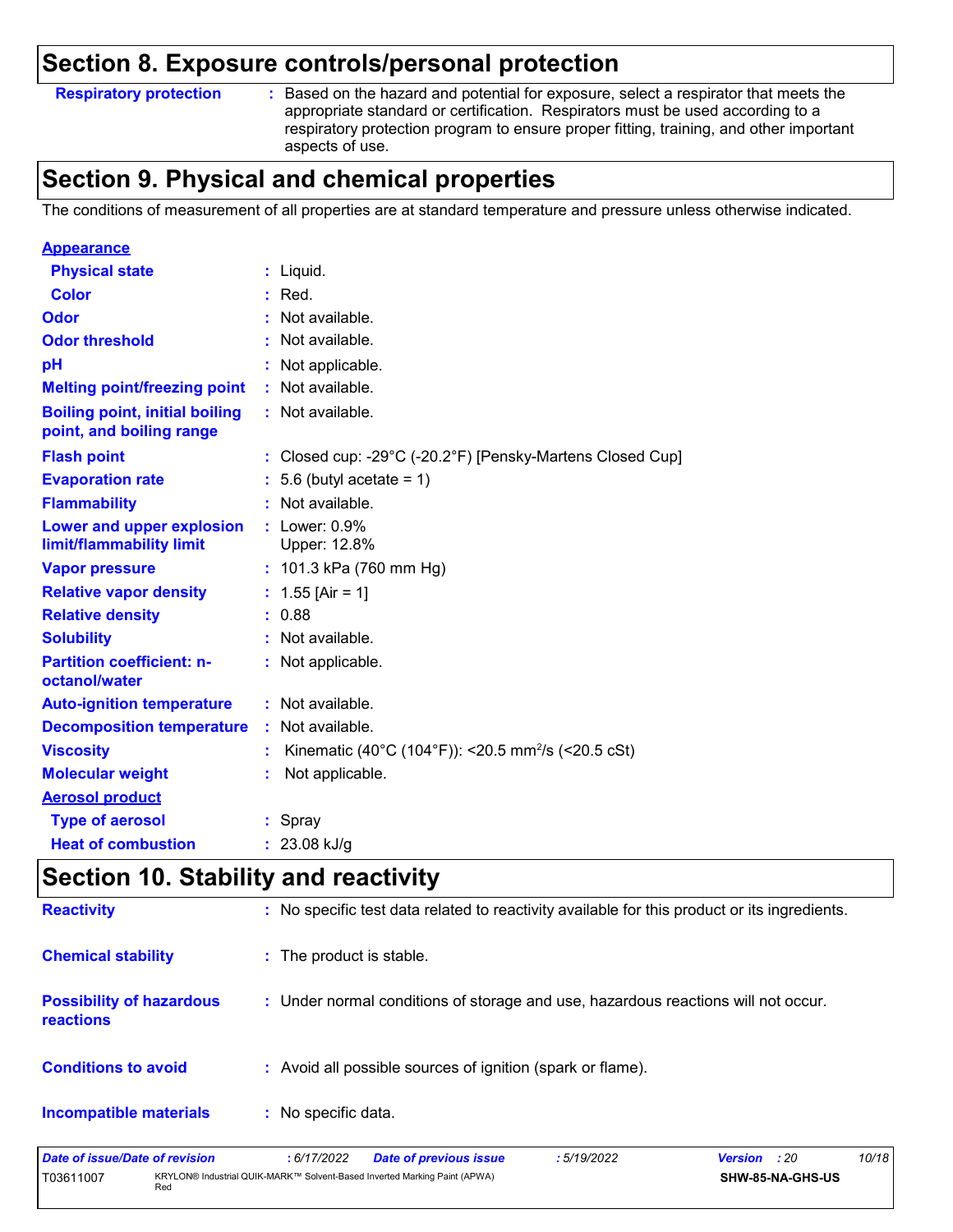## **Section 10. Stability and reactivity**

#### **Hazardous decomposition products**

Under normal conditions of storage and use, hazardous decomposition products should **:** not be produced.

## **Section 11. Toxicological information**

### **Information on toxicological effects**

### **Acute toxicity**

| <b>Product/ingredient name</b> | <b>Result</b>                | <b>Species</b> | <b>Dose</b>              | <b>Exposure</b> |
|--------------------------------|------------------------------|----------------|--------------------------|-----------------|
| l Acetone                      | LD50 Oral                    | Rat            | 5800 mg/kg               |                 |
| Butane                         | LC50 Inhalation Vapor        | Rat            | 658000 mg/m <sup>3</sup> | l4 hours        |
| Toluene                        | <b>LC50 Inhalation Vapor</b> | Rat            | 49 g/ $m3$               | l4 hours        |
|                                | LD50 Oral                    | Rat            | 636 mg/kg                |                 |
| Xylene, mixed isomers          | LC50 Inhalation Gas.         | Rat            | 6700 ppm                 | 4 hours         |
|                                | LD50 Oral                    | Rat            | 4300 mg/kg               |                 |
| Ethylbenzene                   | LD50 Dermal                  | Rabbit         | $\geq 5000$ mg/kg        |                 |
|                                | LD50 Oral                    | Rat            | 3500 mg/kg               |                 |

#### **Irritation/Corrosion**

| <b>Product/ingredient name</b> | <b>Result</b>            | <b>Species</b> | <b>Score</b> | <b>Exposure</b>  | <b>Observation</b> |
|--------------------------------|--------------------------|----------------|--------------|------------------|--------------------|
| Acetone                        | Eyes - Mild irritant     | Human          |              | 186300 ppm       |                    |
|                                | Eyes - Mild irritant     | Rabbit         |              | 10 uL            |                    |
|                                | Eyes - Moderate irritant | Rabbit         |              | 24 hours 20      | $\blacksquare$     |
|                                |                          |                |              | mg               |                    |
|                                | Eyes - Severe irritant   | Rabbit         |              | 20 <sub>mg</sub> |                    |
|                                | Skin - Mild irritant     | Rabbit         |              | 24 hours 500     |                    |
|                                |                          |                |              | mg               |                    |
|                                | Skin - Mild irritant     | Rabbit         |              | 395 mg           |                    |
| <b>Toluene</b>                 | Eyes - Mild irritant     | Rabbit         |              | 0.5 minutes      |                    |
|                                |                          |                |              | $100$ mg         |                    |
|                                | Eyes - Mild irritant     | Rabbit         |              | 870 ug           |                    |
|                                | Eyes - Severe irritant   | Rabbit         |              | 24 hours 2       |                    |
|                                |                          |                |              | mg               |                    |
|                                | Skin - Mild irritant     | Pig            |              | 24 hours 250     |                    |
|                                |                          |                |              | uL               |                    |
|                                | Skin - Mild irritant     | Rabbit         |              | 435 mg           |                    |
|                                | Skin - Moderate irritant | Rabbit         |              | 24 hours 20      |                    |
|                                |                          |                |              | mg               |                    |
|                                | Skin - Moderate irritant | Rabbit         |              | 500 mg           |                    |
| Xylene, mixed isomers          | Eyes - Mild irritant     | Rabbit         |              | 87 mg            |                    |
|                                | Eyes - Severe irritant   | Rabbit         |              | 24 hours 5       |                    |
|                                |                          |                |              | mg               |                    |
|                                | Skin - Mild irritant     | Rat            |              | 8 hours 60 uL    |                    |
|                                | Skin - Moderate irritant | Rabbit         |              | 24 hours 500     |                    |
|                                |                          |                |              | mg               |                    |
|                                | Skin - Moderate irritant | Rabbit         |              | 100 %            |                    |
| Ethylbenzene                   | Eyes - Severe irritant   | Rabbit         |              | 500 mg           |                    |
|                                | Skin - Mild irritant     | Rabbit         |              | 24 hours 15      |                    |
|                                |                          |                |              | mg               |                    |

#### **Sensitization**

Not available.

#### **Mutagenicity**

Not available.

#### **Carcinogenicity**

| Date of issue/Date of revision |     | : 6/17/2022 | <b>Date of previous issue</b>                                             | : 5/19/2022 | <b>Version</b> : 20 | 11/18 |
|--------------------------------|-----|-------------|---------------------------------------------------------------------------|-------------|---------------------|-------|
| T03611007                      | Red |             | KRYLON® Industrial QUIK-MARK™ Solvent-Based Inverted Marking Paint (APWA) |             | SHW-85-NA-GHS-US    |       |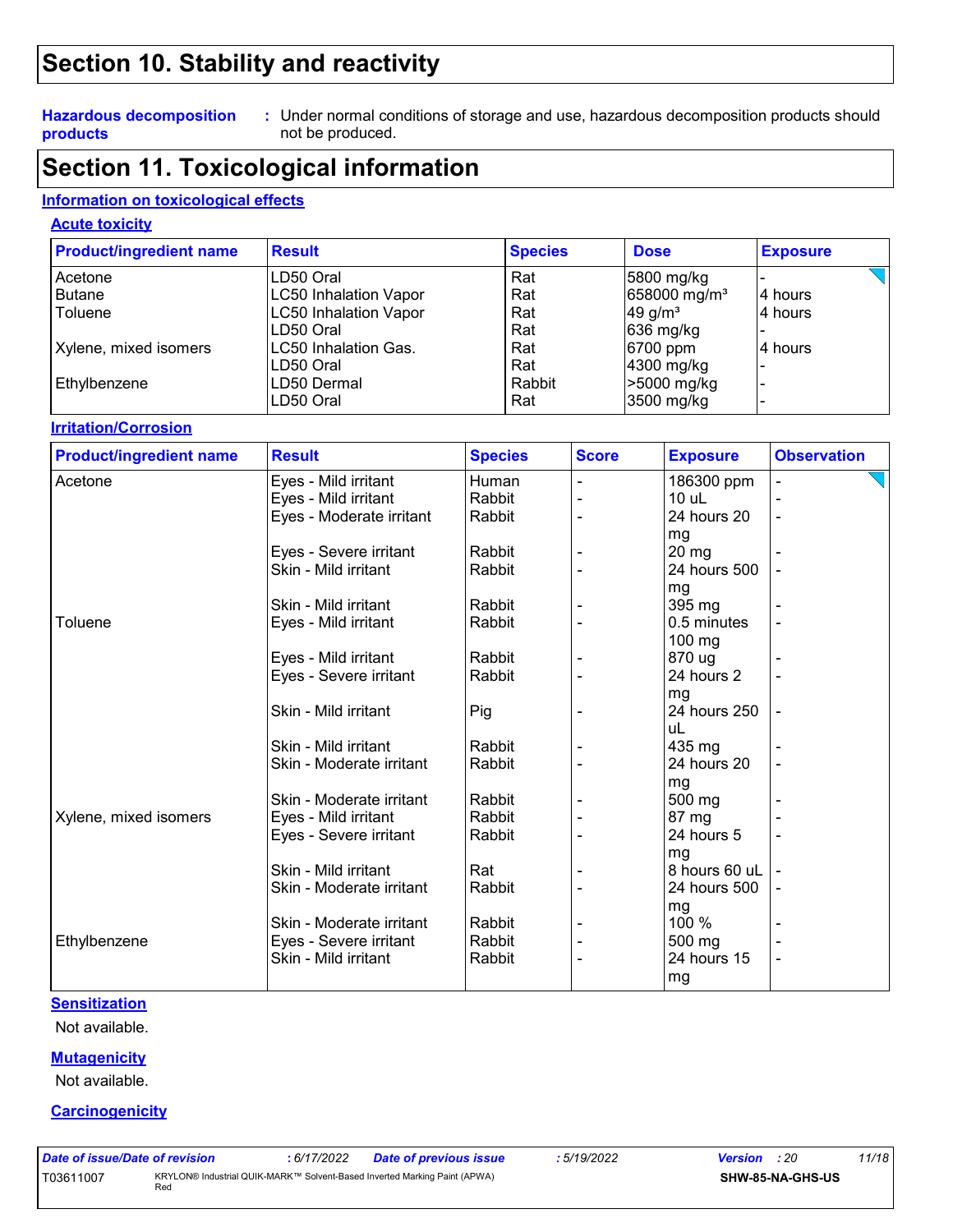# **Section 11. Toxicological information**

Not available.

#### **Classification**

| <b>Product/ingredient name</b> | <b>OSHA</b> | <b>IARC</b> | <b>NTP</b> |
|--------------------------------|-------------|-------------|------------|
| Toluene                        |             | w           |            |
| Xylene, mixed isomers          |             | N           |            |
| Ethylbenzene                   |             | 2Β          |            |

### **Reproductive toxicity**

Not available.

#### **Teratogenicity**

Not available.

#### **Specific target organ toxicity (single exposure)**

| <b>Name</b>                       | <b>Category</b> | <b>Route of</b><br>exposure | <b>Target organs</b>            |
|-----------------------------------|-----------------|-----------------------------|---------------------------------|
| Acetone                           | Category 3      |                             | Respiratory tract<br>irritation |
|                                   | Category 3      |                             | Narcotic effects                |
| Propane                           | Category 3      |                             | Respiratory tract<br>irritation |
|                                   | Category 3      |                             | Narcotic effects                |
| <b>Butane</b>                     | Category 3      |                             | Respiratory tract<br>irritation |
|                                   | Category 3      |                             | Narcotic effects                |
| Lt. Aliphatic Hydrocarbon Solvent | Category 3      |                             | Respiratory tract<br>irritation |
|                                   | Category 3      |                             | Narcotic effects                |
| Toluene                           | Category 3      |                             | Respiratory tract<br>irritation |
|                                   | Category 3      |                             | Narcotic effects                |
| Xylene, mixed isomers             | Category 3      |                             | Respiratory tract<br>irritation |
| Ethylbenzene                      | Category 3      |                             | Respiratory tract<br>irritation |
|                                   | Category 3      |                             | Narcotic effects                |

#### **Specific target organ toxicity (repeated exposure)**

| <b>Name</b>                       | <b>Category</b> | <b>Route of</b><br>exposure | <b>Target organs</b> |
|-----------------------------------|-----------------|-----------------------------|----------------------|
| Acetone                           | Category 2      |                             |                      |
| Propane                           | Category 2      |                             | -                    |
| Butane                            | Category 2      |                             | -                    |
| Lt. Aliphatic Hydrocarbon Solvent | Category 2      |                             | -                    |
| Toluene                           | Category 2      |                             |                      |
| Xylene, mixed isomers             | Category 2      |                             | -                    |
| Ethylbenzene                      | Category 2      |                             | -                    |

### **Aspiration hazard**

| <b>Name</b>                                                                  |                                   |            |                                                                           | <b>Result</b> |                                                                                                                                                                                                                                                    |       |
|------------------------------------------------------------------------------|-----------------------------------|------------|---------------------------------------------------------------------------|---------------|----------------------------------------------------------------------------------------------------------------------------------------------------------------------------------------------------------------------------------------------------|-------|
| Propane<br><b>Butane</b><br>Toluene<br>Xylene, mixed isomers<br>Ethylbenzene | Lt. Aliphatic Hydrocarbon Solvent |            |                                                                           |               | <b>ASPIRATION HAZARD - Category 1</b><br><b>ASPIRATION HAZARD - Category 1</b><br><b>ASPIRATION HAZARD - Category 1</b><br><b>ASPIRATION HAZARD - Category 1</b><br><b>ASPIRATION HAZARD - Category 1</b><br><b>ASPIRATION HAZARD - Category 1</b> |       |
| Date of issue/Date of revision                                               |                                   | :6/17/2022 | <b>Date of previous issue</b>                                             | :5/19/2022    | <b>Version</b> : 20                                                                                                                                                                                                                                | 12/18 |
| T03611007                                                                    | Red                               |            | KRYLON® Industrial QUIK-MARK™ Solvent-Based Inverted Marking Paint (APWA) |               | SHW-85-NA-GHS-US                                                                                                                                                                                                                                   |       |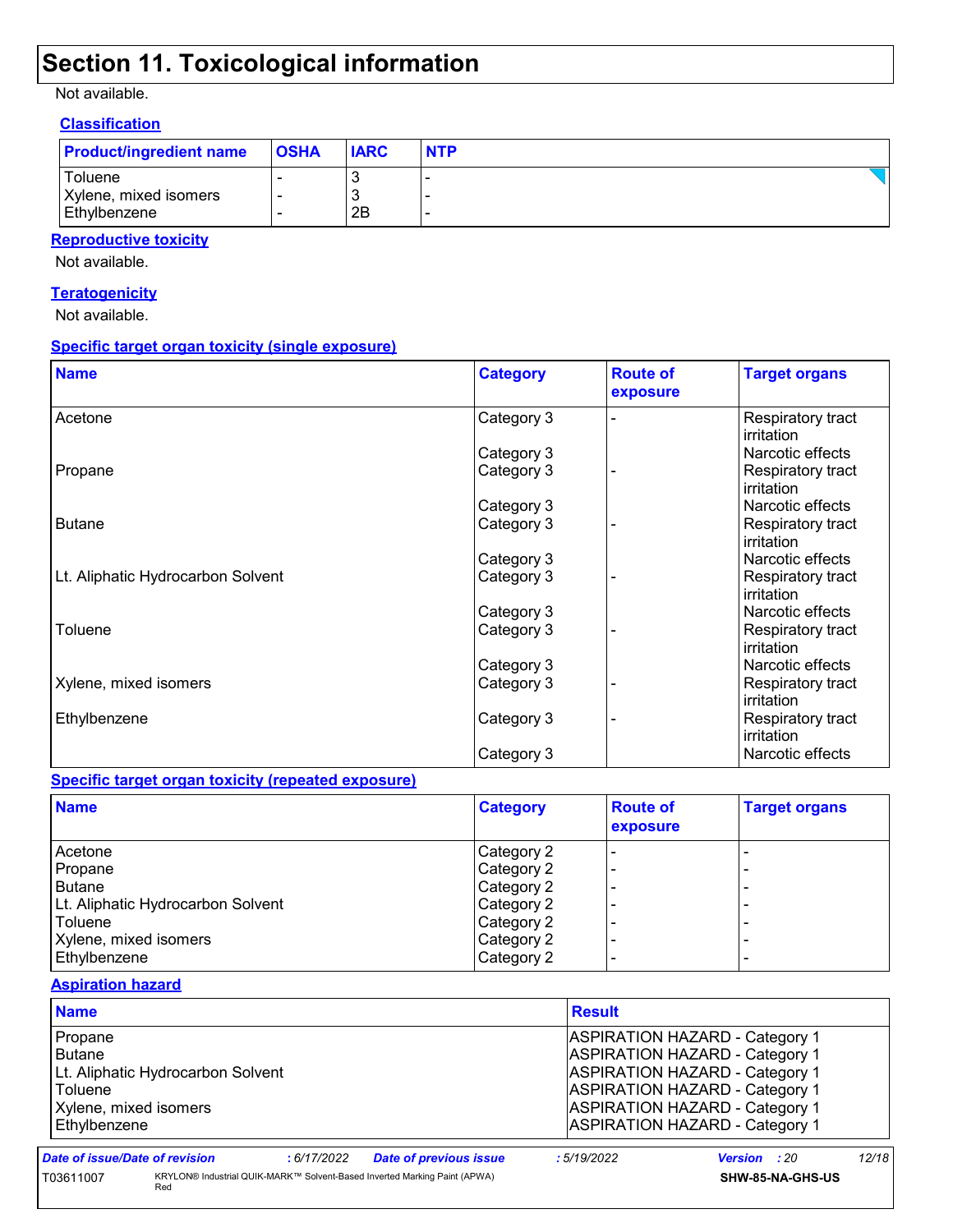# **Section 11. Toxicological information**

| <b>Information on the likely</b><br>routes of exposure | : Not available.                                                                                                                                                                                                                                                        |
|--------------------------------------------------------|-------------------------------------------------------------------------------------------------------------------------------------------------------------------------------------------------------------------------------------------------------------------------|
| <b>Potential acute health effects</b>                  |                                                                                                                                                                                                                                                                         |
| <b>Eye contact</b>                                     | : Causes serious eye irritation.                                                                                                                                                                                                                                        |
| <b>Inhalation</b>                                      | : Can cause central nervous system (CNS) depression. May cause drowsiness or<br>dizziness. May cause respiratory irritation.                                                                                                                                            |
| <b>Skin contact</b>                                    | : No known significant effects or critical hazards.                                                                                                                                                                                                                     |
| <b>Ingestion</b>                                       | : Can cause central nervous system (CNS) depression. May be fatal if swallowed and<br>enters airways.                                                                                                                                                                   |
|                                                        | <b>Symptoms related to the physical, chemical and toxicological characteristics</b>                                                                                                                                                                                     |
| <b>Eye contact</b>                                     | : Adverse symptoms may include the following:<br>pain or irritation<br>watering<br>redness                                                                                                                                                                              |
| <b>Inhalation</b>                                      | : Adverse symptoms may include the following:<br>respiratory tract irritation<br>coughing<br>nausea or vomiting<br>headache<br>drowsiness/fatigue<br>dizziness/vertigo<br>unconsciousness<br>reduced fetal weight<br>increase in fetal deaths<br>skeletal malformations |
| <b>Skin contact</b>                                    | : Adverse symptoms may include the following:<br>reduced fetal weight<br>increase in fetal deaths<br>skeletal malformations                                                                                                                                             |
| <b>Ingestion</b>                                       | : Adverse symptoms may include the following:<br>nausea or vomiting<br>reduced fetal weight<br>increase in fetal deaths<br>skeletal malformations                                                                                                                       |
|                                                        | Delayed and immediate effects and also chronic effects from short and long term exposure                                                                                                                                                                                |

| <b>Short term exposure</b>                        |                                                                                             |
|---------------------------------------------------|---------------------------------------------------------------------------------------------|
| <b>Potential immediate</b><br><b>effects</b>      | : Not available.                                                                            |
| <b>Potential delayed effects</b>                  | $:$ Not available.                                                                          |
| Long term exposure                                |                                                                                             |
| <b>Potential immediate</b><br><b>effects</b>      | : Not available.                                                                            |
| <b>Potential delayed effects : Not available.</b> |                                                                                             |
| <b>Potential chronic health effects</b>           |                                                                                             |
| Not available.                                    |                                                                                             |
| <b>General</b>                                    | : May cause damage to organs through prolonged or repeated exposure.                        |
| <b>Carcinogenicity</b>                            | : Suspected of causing cancer. Risk of cancer depends on duration and level of<br>exposure. |

| Date of issue/Date of revision |     | 6/17/2022 | Date of previous issue                                                    | 5/19/2022 | <b>Version</b> : 20 |                  | 13/18 |
|--------------------------------|-----|-----------|---------------------------------------------------------------------------|-----------|---------------------|------------------|-------|
| T03611007                      | Red |           | KRYLON® Industrial QUIK-MARK™ Solvent-Based Inverted Marking Paint (APWA) |           |                     | SHW-85-NA-GHS-US |       |

 $\blacksquare$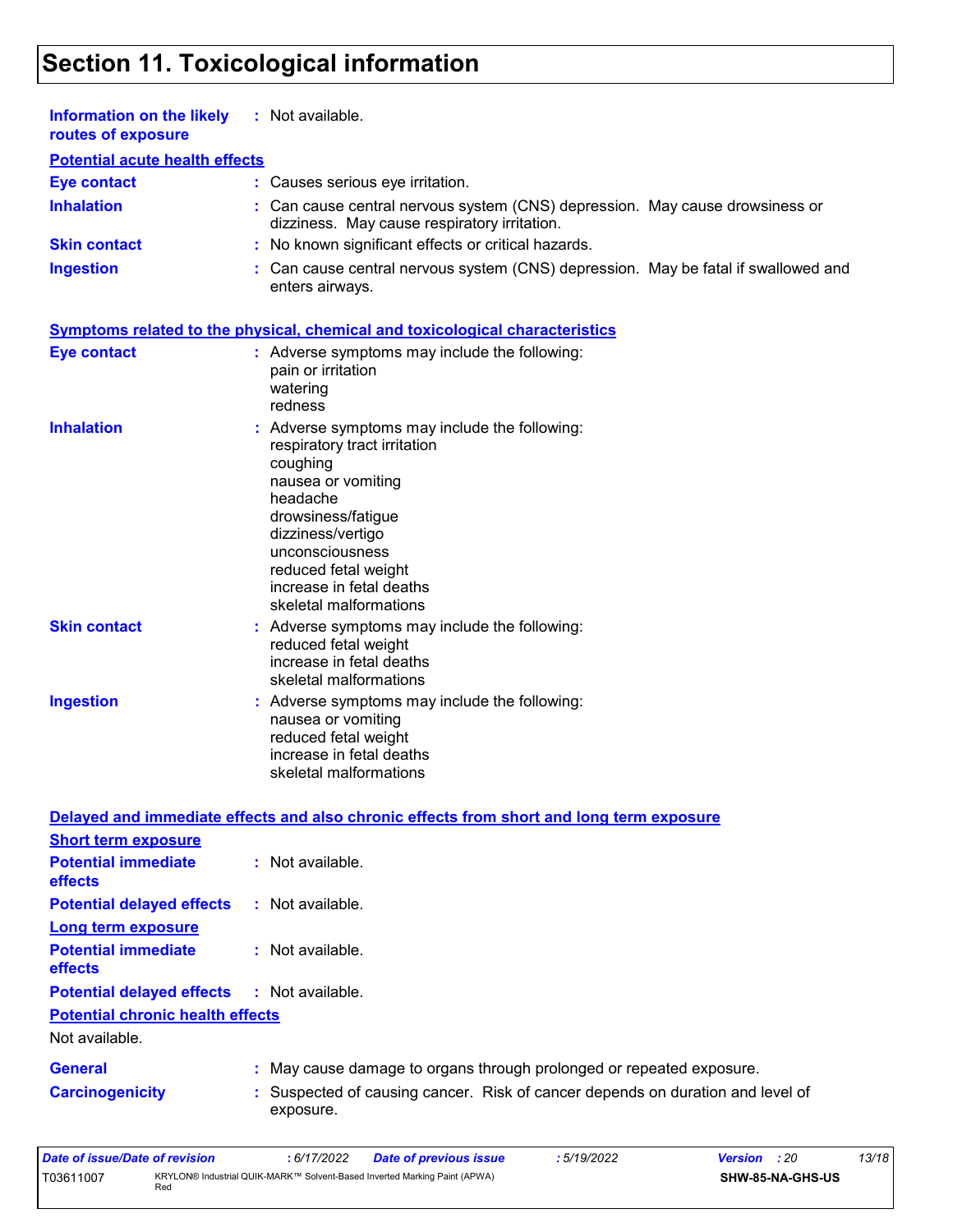# **Section 11. Toxicological information**

**Mutagenicity :** No known significant effects or critical hazards. **Teratogenicity :** Suspected of damaging the unborn child.

**Developmental effects :** No known significant effects or critical hazards.

**Fertility effects :** No known significant effects or critical hazards.

### **Numerical measures of toxicity**

### **Acute toxicity estimates**

| <b>Route</b> | <b>ATE value</b> |
|--------------|------------------|
| Oral         | 6812.7 mg/kg     |

# **Section 12. Ecological information**

| <b>Product/ingredient name</b>       | <b>Result</b><br><b>Species</b>      |                                                                           | <b>Exposure</b> |
|--------------------------------------|--------------------------------------|---------------------------------------------------------------------------|-----------------|
| Acetone                              | Acute EC50 7200000 µg/l Fresh water  | Algae - Selenastrum sp.                                                   | 96 hours        |
|                                      | Acute LC50 4.42589 ml/L Marine water | Crustaceans - Acartia tonsa -<br>Copepodid                                | 48 hours        |
|                                      | Acute LC50 7460000 µg/l Fresh water  | Daphnia - Daphnia cucullata                                               | 48 hours        |
|                                      | Acute LC50 5600 ppm Fresh water      | Fish - Poecilia reticulata                                                | 96 hours        |
|                                      | Chronic NOEC 4.95 mg/l Marine water  | Algae - Ulva pertusa                                                      | 96 hours        |
|                                      | Chronic NOEC 0.016 ml/L Fresh water  | Crustaceans - Daphniidae                                                  | 21 days         |
|                                      | Chronic NOEC 0.1 ml/L Fresh water    | Daphnia - Daphnia magna -<br>Neonate                                      | 21 days         |
|                                      | Chronic NOEC 5 µg/l Marine water     | Fish - Gasterosteus aculeatus -<br>Larvae                                 | 42 days         |
| Lt. Aliphatic Hydrocarbon<br>Solvent | Acute LC50 >100000 ppm Fresh water   | Fish - Oncorhynchus mykiss                                                | 96 hours        |
| Toluene                              | Acute EC50 >433 ppm Marine water     | Algae - Skeletonema costatum                                              | 96 hours        |
|                                      | Acute EC50 11600 µg/l Fresh water    | <b>Crustaceans - Gammarus</b><br>pseudolimnaeus - Adult                   | 48 hours        |
|                                      | Acute EC50 6000 µg/l Fresh water     | Daphnia - Daphnia magna -<br>Juvenile (Fledgling, Hatchling,<br>Weanling) | 48 hours        |
|                                      | Acute LC50 5500 µg/l Fresh water     | Fish - Oncorhynchus kisutch - Fry                                         | 96 hours        |
|                                      | Chronic NOEC 1000 µg/l Fresh water   | Daphnia - Daphnia magna                                                   | 21 days         |
| Xylene, mixed isomers                | Acute LC50 8500 µg/l Marine water    | Crustaceans - Palaemonetes<br>pugio                                       | 48 hours        |
|                                      | Acute LC50 13400 µg/l Fresh water    | Fish - Pimephales promelas                                                | 96 hours        |
| Ethylbenzene                         | Acute EC50 4900 µg/l Marine water    | Algae - Skeletonema costatum                                              | 72 hours        |
|                                      | Acute EC50 7700 µg/l Marine water    | Algae - Skeletonema costatum                                              | 96 hours        |
|                                      | Acute EC50 6.53 mg/l Marine water    | Crustaceans - Artemia sp. -<br>Nauplii                                    | 48 hours        |
|                                      | Acute EC50 2.93 mg/l Fresh water     | Daphnia - Daphnia magna -<br>Neonate                                      | 48 hours        |
|                                      | Acute LC50 4200 µg/l Fresh water     | Fish - Oncorhynchus mykiss                                                | 96 hours        |

### **Persistence and degradability**

| Date of issue/Date of revision |                                                                           | : 6/17/2022 | <b>Date of previous issue</b> | : 5/19/2022 | <b>Version</b> : 20 | 14/18 |
|--------------------------------|---------------------------------------------------------------------------|-------------|-------------------------------|-------------|---------------------|-------|
| T03611007                      | KRYLON® Industrial QUIK-MARK™ Solvent-Based Inverted Marking Paint (APWA) |             |                               |             | SHW-85-NA-GHS-US    |       |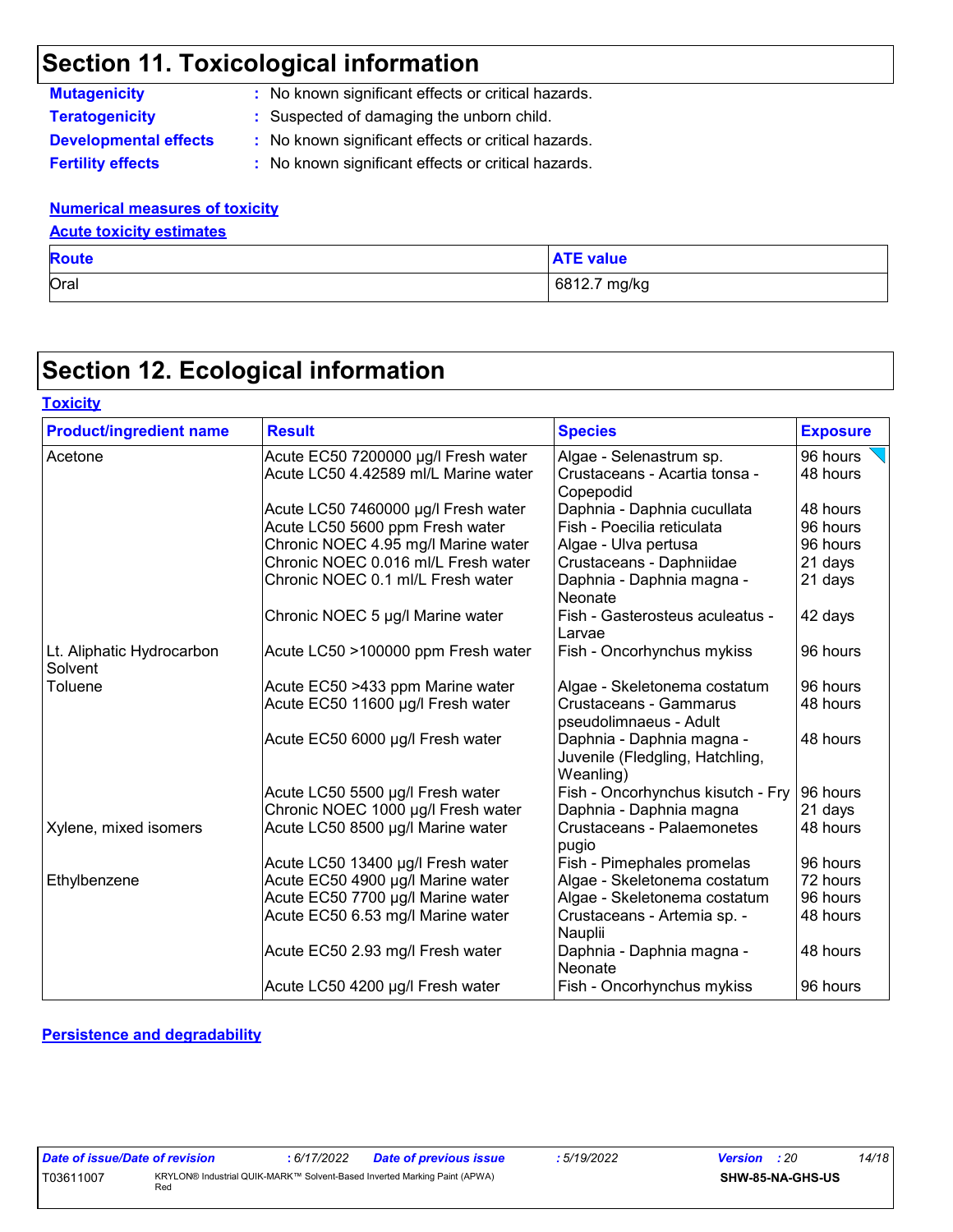# **Section 12. Ecological information**

| <b>Product/ingredient name</b> | <b>Aquatic half-life</b> | <b>Photolysis</b> | <b>Biodegradability</b> |
|--------------------------------|--------------------------|-------------------|-------------------------|
| Acetone                        |                          |                   | Readily                 |
| Toluene                        |                          |                   | Readily                 |
| Xylene, mixed isomers          | -                        |                   | Readily                 |
| l Ethvlbenzene                 |                          |                   | Readily                 |

#### **Bioaccumulative potential**

| <b>Product/ingredient name</b>       | $LoaPow$ | <b>BCF</b>        | <b>Potential</b> |
|--------------------------------------|----------|-------------------|------------------|
| Lt. Aliphatic Hydrocarbon<br>Solvent |          | 10 to 2500        | high             |
| Toluene<br>Xylene, mixed isomers     |          | 90<br>8.1 to 25.9 | low<br>low       |

### **Mobility in soil**

**Soil/water partition coefficient (K**<sub>oc</sub>)

**:** Not available.

**Other adverse effects :** No known significant effects or critical hazards.

### **Section 13. Disposal considerations**

The generation of waste should be avoided or minimized wherever possible. Disposal of this product, solutions and any by-products should at all times comply with the requirements of environmental protection and waste disposal legislation and any regional local authority requirements. Dispose of surplus and non-recyclable products via a licensed waste disposal contractor. Waste should not be disposed of untreated to the sewer unless fully compliant with the requirements of all authorities with jurisdiction. Waste packaging should be recycled. Incineration or landfill should only be considered when recycling is not feasible. This material and its container must be disposed of in a safe way. Empty containers or liners may retain some product residues. Do not puncture or incinerate container. **Disposal methods :**

## **Section 14. Transport information**

|                                        | <b>DOT</b><br><b>Classification</b>                                       | <b>TDG</b><br><b>Classification</b> | <b>Mexico</b><br><b>Classification</b> | <b>IATA</b>     | <b>IMDG</b>      |
|----------------------------------------|---------------------------------------------------------------------------|-------------------------------------|----------------------------------------|-----------------|------------------|
| <b>UN number</b>                       | <b>UN1950</b>                                                             | <b>UN1950</b>                       | <b>UN1950</b>                          | <b>UN1950</b>   | <b>UN1950</b>    |
| <b>UN proper</b><br>shipping name      | <b>AEROSOLS</b>                                                           | <b>AEROSOLS</b>                     | <b>AEROSOLS</b>                        | <b>AEROSOLS</b> | <b>AEROSOLS</b>  |
| <b>Transport</b>                       | 2.1                                                                       | 2.1                                 | 2.1                                    | 2.1             | 2.1              |
| hazard class(es)                       | <b>MABLE O</b>                                                            |                                     |                                        |                 |                  |
| <b>Packing group</b>                   | ۰                                                                         | ۰                                   |                                        | -               |                  |
| <b>Environmental</b><br><b>hazards</b> | No.                                                                       | No.                                 | No.                                    | No.             | No.              |
|                                        |                                                                           |                                     |                                        |                 |                  |
| <b>Date of issue/Date of revision</b>  | : 6/17/2022                                                               | <b>Date of previous issue</b>       | :5/19/2022                             | <b>Version</b>  | 15/18<br>: 20    |
| T03611007<br>Red                       | KRYLON® Industrial QUIK-MARK™ Solvent-Based Inverted Marking Paint (APWA) |                                     |                                        |                 | SHW-85-NA-GHS-US |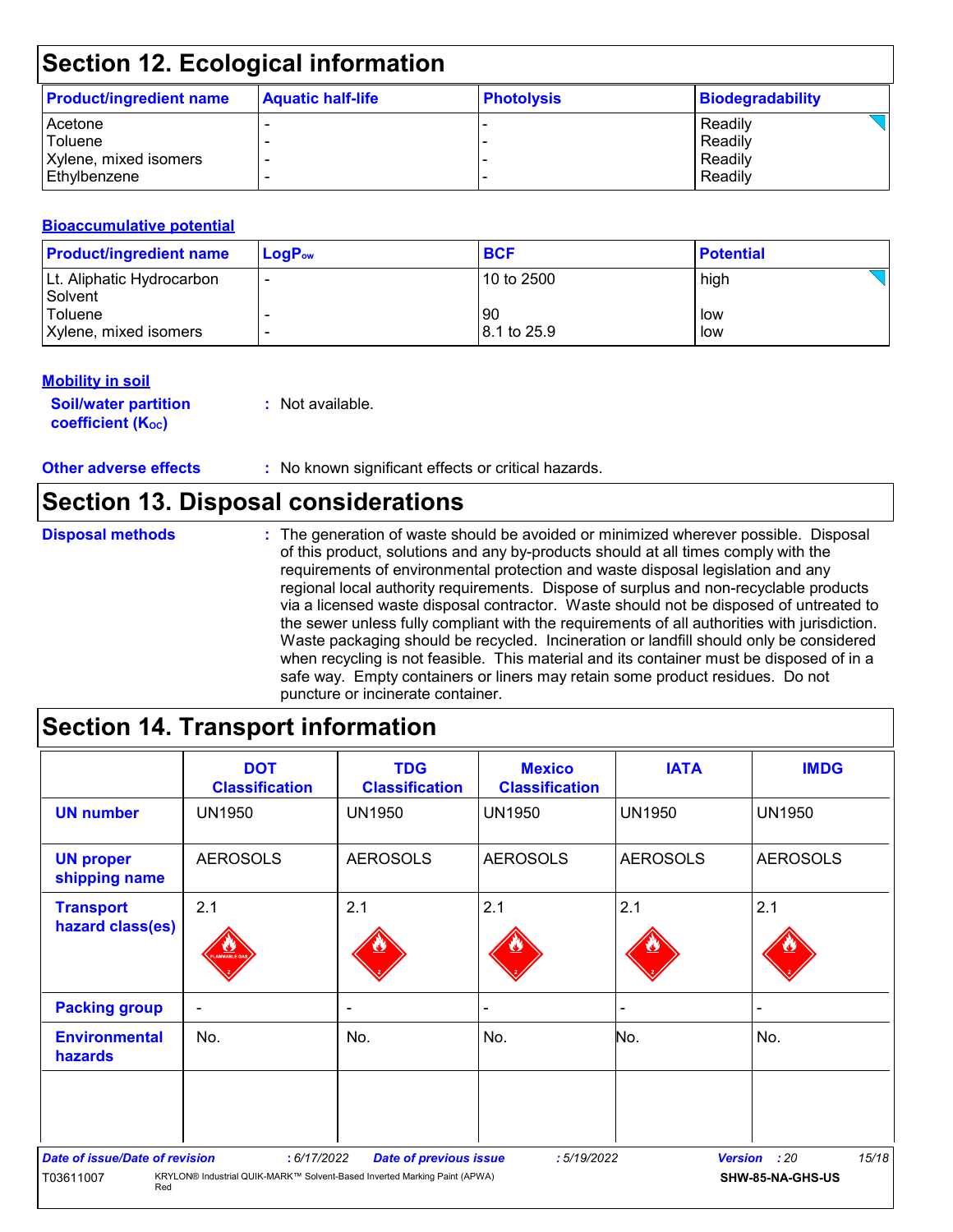|                                                                                                   | <b>Section 14. Transport information</b>                                                                        |                                                                                                                                                                                                                                                                                                                                                                                                                                                                                                                                                                                                                                                                                     |                                                                                                                 |                                                                                                                 |                                                                                                                 |
|---------------------------------------------------------------------------------------------------|-----------------------------------------------------------------------------------------------------------------|-------------------------------------------------------------------------------------------------------------------------------------------------------------------------------------------------------------------------------------------------------------------------------------------------------------------------------------------------------------------------------------------------------------------------------------------------------------------------------------------------------------------------------------------------------------------------------------------------------------------------------------------------------------------------------------|-----------------------------------------------------------------------------------------------------------------|-----------------------------------------------------------------------------------------------------------------|-----------------------------------------------------------------------------------------------------------------|
| <b>Additional</b><br>information                                                                  | Dependent upon<br>container size, this<br>product may ship under<br>the Limited Quantity<br>shipping exception. | Product classified<br>as per the<br>following sections<br>of the<br>Transportation of<br>Dangerous Goods<br>Regulations:<br>2.13-2.17 (Class<br>2).<br>Dependent upon<br>container size, this<br>product may ship under<br>the Limited Quantity<br>shipping exception.                                                                                                                                                                                                                                                                                                                                                                                                              | Dependent upon<br>container size, this<br>product may ship under<br>the Limited Quantity<br>shipping exception. | Dependent upon<br>container size, this<br>product may ship under<br>the Limited Quantity<br>shipping exception. | Dependent upon<br>container size, this<br>product may ship under<br>the Limited Quantity<br>shipping exception. |
| <b>Special precautions for user :</b><br><b>Transport in bulk according</b><br>to IMO instruments | Not available.                                                                                                  | Multi-modal shipping descriptions are provided for informational purposes and do not<br>consider container sizes. The presence of a shipping description for a particular<br>mode of transport (sea, air, etc.), does not indicate that the product is packaged<br>suitably for that mode of transport. All packaging must be reviewed for suitability<br>prior to shipment, and compliance with the applicable regulations is the sole<br>responsibility of the person offering the product for transport. People loading and<br>unloading dangerous goods must be trained on all of the risks deriving from the<br>substances and on all actions in case of emergency situations. |                                                                                                                 |                                                                                                                 |                                                                                                                 |

**Proper shipping name :**

: Not available.

## **Section 15. Regulatory information**

#### **SARA 313**

SARA 313 (40 CFR 372.45) supplier notification can be found on the Environmental Data Sheet.

#### **California Prop. 65**

WARNING: This product contains chemicals known to the State of California to cause cancer and birth defects or other reproductive harm.

### **International regulations**

| <b>International lists</b> | : Australia inventory (AIIC): Not determined.<br>China inventory (IECSC): Not determined.<br>Japan inventory (CSCL): Not determined.<br>Japan inventory (ISHL): Not determined.<br>Korea inventory (KECI): Not determined. |
|----------------------------|----------------------------------------------------------------------------------------------------------------------------------------------------------------------------------------------------------------------------|
|                            | New Zealand Inventory of Chemicals (NZIoC): Not determined.<br>Philippines inventory (PICCS): Not determined.                                                                                                              |
|                            | Taiwan Chemical Substances Inventory (TCSI): Not determined.<br>Thailand inventory: Not determined.                                                                                                                        |
|                            | Turkey inventory: Not determined.<br>Vietnam inventory: Not determined.                                                                                                                                                    |

# **Section 16. Other information**

### **Hazardous Material Information System (U.S.A.)**



| Date of issue/Date of revision |                                                                                  | : 6/17/2022 | <b>Date of previous issue</b> | 5/19/2022 | <b>Version</b> : 20 |                  | 16/18 |
|--------------------------------|----------------------------------------------------------------------------------|-------------|-------------------------------|-----------|---------------------|------------------|-------|
| T03611007                      | KRYLON® Industrial QUIK-MARK™ Solvent-Based Inverted Marking Paint (APWA)<br>Red |             |                               |           |                     | SHW-85-NA-GHS-US |       |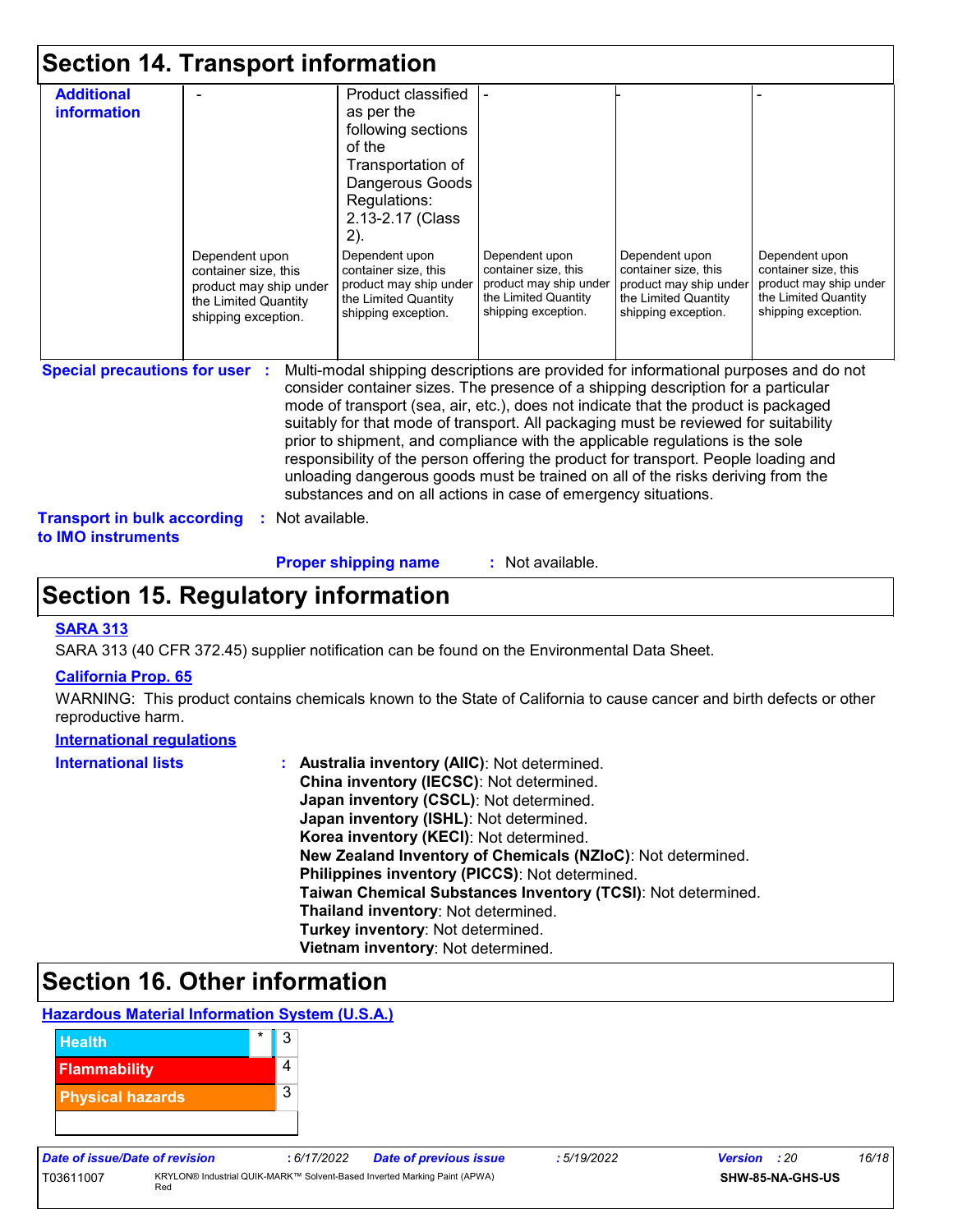## **Section 16. Other information**

**The customer is responsible for determining the PPE code for this material. For more information on HMIS® Personal Protective Equipment (PPE) codes, consult the HMIS® Implementation Manual.**

**Caution: HMIS® ratings are based on a 0-4 rating scale, with 0 representing minimal hazards or risks, and 4 representing significant hazards or risks. Although HMIS® ratings and the associated label are not required on SDSs or products leaving a facility under 29 CFR 1910.1200, the preparer may choose to provide them. HMIS® ratings are to be used with a fully implemented HMIS® program. HMIS® is a registered trademark and service mark of the American Coatings Association, Inc.**

**Procedure used to derive the classification**

| <b>Classification</b>                                                 | <b>Justification</b>  |
|-----------------------------------------------------------------------|-----------------------|
| FLAMMABLE AEROSOLS - Category 1                                       | On basis of test data |
| GASES UNDER PRESSURE - Compressed gas                                 | Calculation method    |
| SERIOUS EYE DAMAGE/ EYE IRRITATION - Category 2A                      | Calculation method    |
| <b>CARCINOGENICITY - Category 2</b>                                   | Calculation method    |
| TOXIC TO REPRODUCTION - Category 2                                    | Calculation method    |
| SPECIFIC TARGET ORGAN TOXICITY (SINGLE EXPOSURE) (Respiratory tract   | Calculation method    |
| irritation) - Category 3                                              |                       |
| SPECIFIC TARGET ORGAN TOXICITY (SINGLE EXPOSURE) (Narcotic effects) - | Calculation method    |
| Category 3                                                            |                       |
| SPECIFIC TARGET ORGAN TOXICITY (REPEATED EXPOSURE) - Category 2       | Calculation method    |
| <b>ASPIRATION HAZARD - Category 1</b>                                 | Calculation method    |

|  |  |  | Historv |  |  |
|--|--|--|---------|--|--|
|--|--|--|---------|--|--|

| Date of printing                  | : 6/17/2022                                                                                                                                                                                                                                                                                                                                                                                                                                                                                                                                                                                                                |
|-----------------------------------|----------------------------------------------------------------------------------------------------------------------------------------------------------------------------------------------------------------------------------------------------------------------------------------------------------------------------------------------------------------------------------------------------------------------------------------------------------------------------------------------------------------------------------------------------------------------------------------------------------------------------|
| Date of issue/Date of<br>revision | : 6/17/2022                                                                                                                                                                                                                                                                                                                                                                                                                                                                                                                                                                                                                |
| Date of previous issue            | : 5/19/2022                                                                                                                                                                                                                                                                                                                                                                                                                                                                                                                                                                                                                |
| <b>Version</b>                    | : 20                                                                                                                                                                                                                                                                                                                                                                                                                                                                                                                                                                                                                       |
| <b>Key to abbreviations</b>       | $\therefore$ ATE = Acute Toxicity Estimate<br><b>BCF</b> = Bioconcentration Factor<br>GHS = Globally Harmonized System of Classification and Labelling of Chemicals<br>IATA = International Air Transport Association<br>IBC = Intermediate Bulk Container<br><b>IMDG</b> = International Maritime Dangerous Goods<br>LogPow = logarithm of the octanol/water partition coefficient<br>MARPOL = International Convention for the Prevention of Pollution From Ships, 1973<br>as modified by the Protocol of 1978. ("Marpol" = marine pollution)<br>$N/A = Not available$<br>SGG = Segregation Group<br>UN = United Nations |

**Indicates information that has changed from previously issued version.**

### **Notice to reader**

**It is recommended that each customer or recipient of this Safety Data Sheet (SDS) study it carefully and consult resources, as necessary or appropriate, to become aware of and understand the data contained in this SDS and any hazards associated with the product. This information is provided in good faith and believed to be accurate as of the effective date herein. However, no warranty, express or implied, is given. The information presented here applies only to the product as shipped. The addition of any material can change the composition, hazards and risks of the product. Products shall not be repackaged, modified, or tinted except as specifically instructed by the manufacturer, including but not limited to the incorporation of products not specified by the manufacturer, or the use or addition of products in proportions not specified by the manufacturer. Regulatory requirements are subject to change and may differ between various locations and jurisdictions. The customer/buyer/user is responsible to ensure that his activities comply with all country, federal, state, provincial or local laws. The conditions for use of the product are not under the control of the manufacturer; the customer/buyer/user is responsible to determine the conditions necessary for the safe use of this product. The customer/buyer/user should not use the product for any purpose other than the purpose shown in the applicable section of this SDS without first referring to the supplier and obtaining written handling instructions. Due to the proliferation of** 

| Date of issue/Date of revision |     | 6/17/2022 | <b>Date of previous issue</b>                                             | : 5/19/2022 | <b>Version</b> : 20 |                         | 17/18 |
|--------------------------------|-----|-----------|---------------------------------------------------------------------------|-------------|---------------------|-------------------------|-------|
| T03611007                      | Rec |           | KRYLON® Industrial QUIK-MARK™ Solvent-Based Inverted Marking Paint (APWA) |             |                     | <b>SHW-85-NA-GHS-US</b> |       |